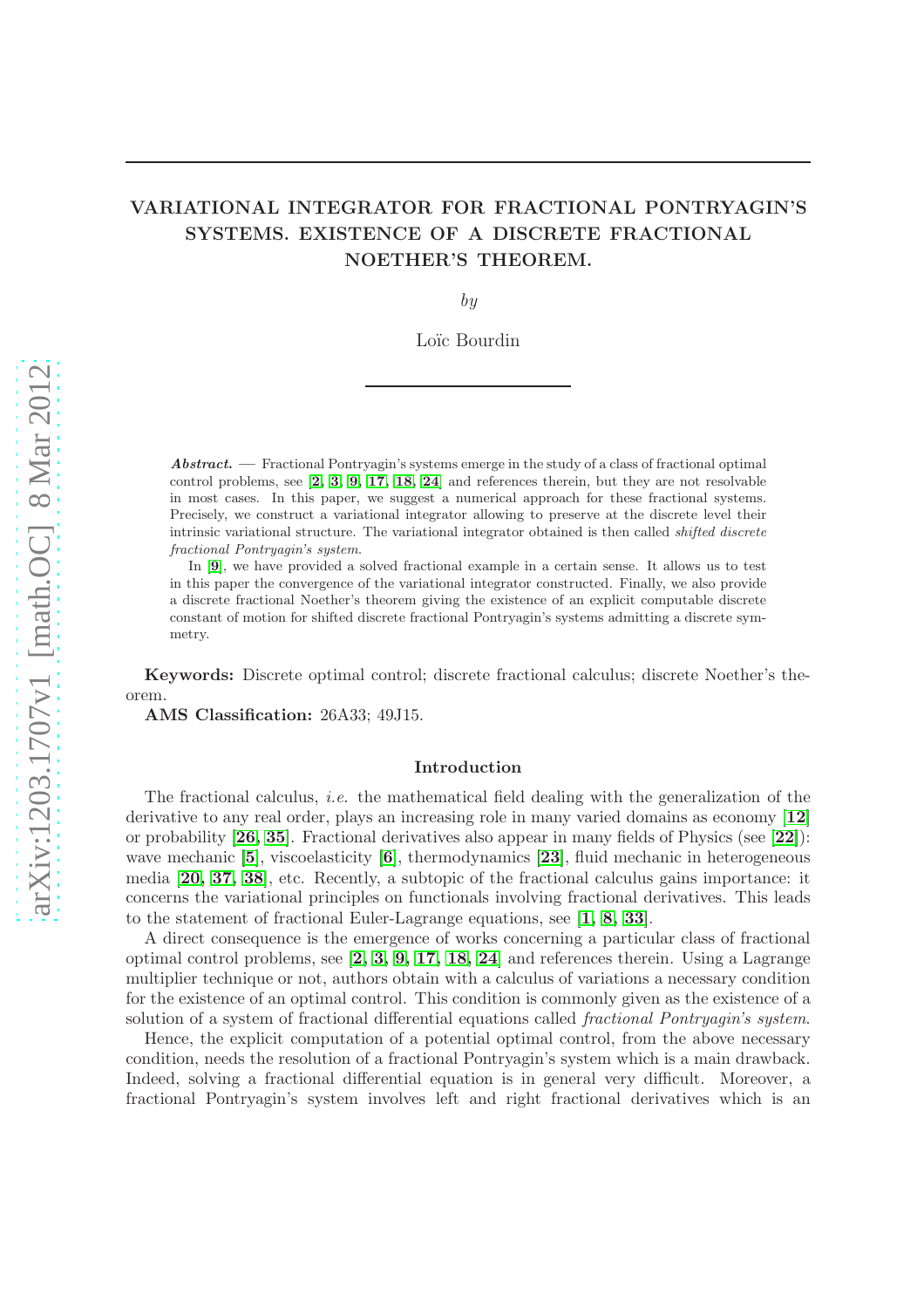additional obstruction.

In this paper, we then develop a *numerical approach*. Let us remind that there exist many works concerning the statement of discrete operators approaching the fractional derivatives (see [[15,](#page-25-11) [19,](#page-25-12) [31](#page-26-8)]) and then concerning numerical schemes for fractional differential equations (see [[14,](#page-25-13) [27,](#page-26-9) [30,](#page-26-10) [29](#page-26-11)]). In particular, one can find studies concerning the discretization of fractional Euler-Lagrange equations [[4,](#page-25-14) [11](#page-25-15)] and fractional Pontryagin's systems [[2,](#page-25-0) [3,](#page-25-1) [7,](#page-25-16) [13,](#page-25-17) [24](#page-26-0)].

Nevertheless, a fractional Pontryagin's system admits an intrinsic variational structure: its solutions correspond to the critical points of a cost functional. Moreover, this variational structure induces strong constraints on the qualitative behaviour of the solutions and it seems then important to preserve it at the discrete level. A variational integrator is a numerical scheme preserving the variational structure of a system at the discrete level. We refer to Section [2](#page-5-0) for more details concerning the construction of a variational integrator and let us remind that the variational integrators are well-developed in [[21,](#page-26-12) [28](#page-26-13)] for classical Euler-Lagrange equations and in [[11](#page-25-15)] for fractional ones. In this chapter, we construct a variational integrator for fractional Pontryagin's systems and it is called shifted discrete fractional Pontryagin's system.

In [[9](#page-25-2)], we have suggested a deviously way in order to get informations on the solutions of a not solvable fractional Pontryagin's system. Indeed, we have stated a fractional Noether's theorem giving an explicit constant of motion for fractional Pontryagin's systems admitting a symmetry. We refer to [[9](#page-25-2)] for more details and we remind that this result is based on a preliminary result proved by Torres and Frederico in [[17,](#page-25-3) [18](#page-25-4)]. In this paper, following the strategy of the continuous case, we introduce the notion of a discrete symmetry for shifted discrete fractional Pontryagin's systems and we finally provide a discrete fractional Noether's theorem giving an explicit computable constant of motion.

The paper is organized as follows. Section [1](#page-1-0) is devoted to a reminder on the fractional calculus and on the emergence of fractional Pontryagin's systems in the study of a class of fractional optimal control problems. In Section [2,](#page-5-0) after a reminder concerning discrete fractional derivatives, we focus on the construction of a variational integrator for fractional Pontryagin's systems. We make some numerical tests in Section [3.](#page-12-0) Especially, let us remind that a fractional example is solved in [[9](#page-25-2)] in a certain sense. Consequently, we can test the convergence of the variational integrator both in the classical and strict fractional cases. Finally, Section [4](#page-15-0) is devoted to the statement of a discrete fractional Noether's theorem. Technical proofs of Lemmas are provided in Appendix [A.](#page-19-0)

### 1. Reminder about fractional Pontryagin's system

<span id="page-1-1"></span><span id="page-1-0"></span>In this section, we first make a reminder about fractional calculus in Section [1.1.](#page-1-1) Then, in Section [1.2,](#page-2-0) we remind how fractional Pontryagin's systems emerge from the study of a class of fractional optimal control problems. Let us introduce the following notations available in the whole paper. Let  $a < b$  be two reals, let  $d, m \in \mathbb{N}^*$  denote two dimensions and let  $\|\cdot\|$  be the euclidean norm of  $\mathbb{R}^d$  and  $\mathbb{R}^m$ .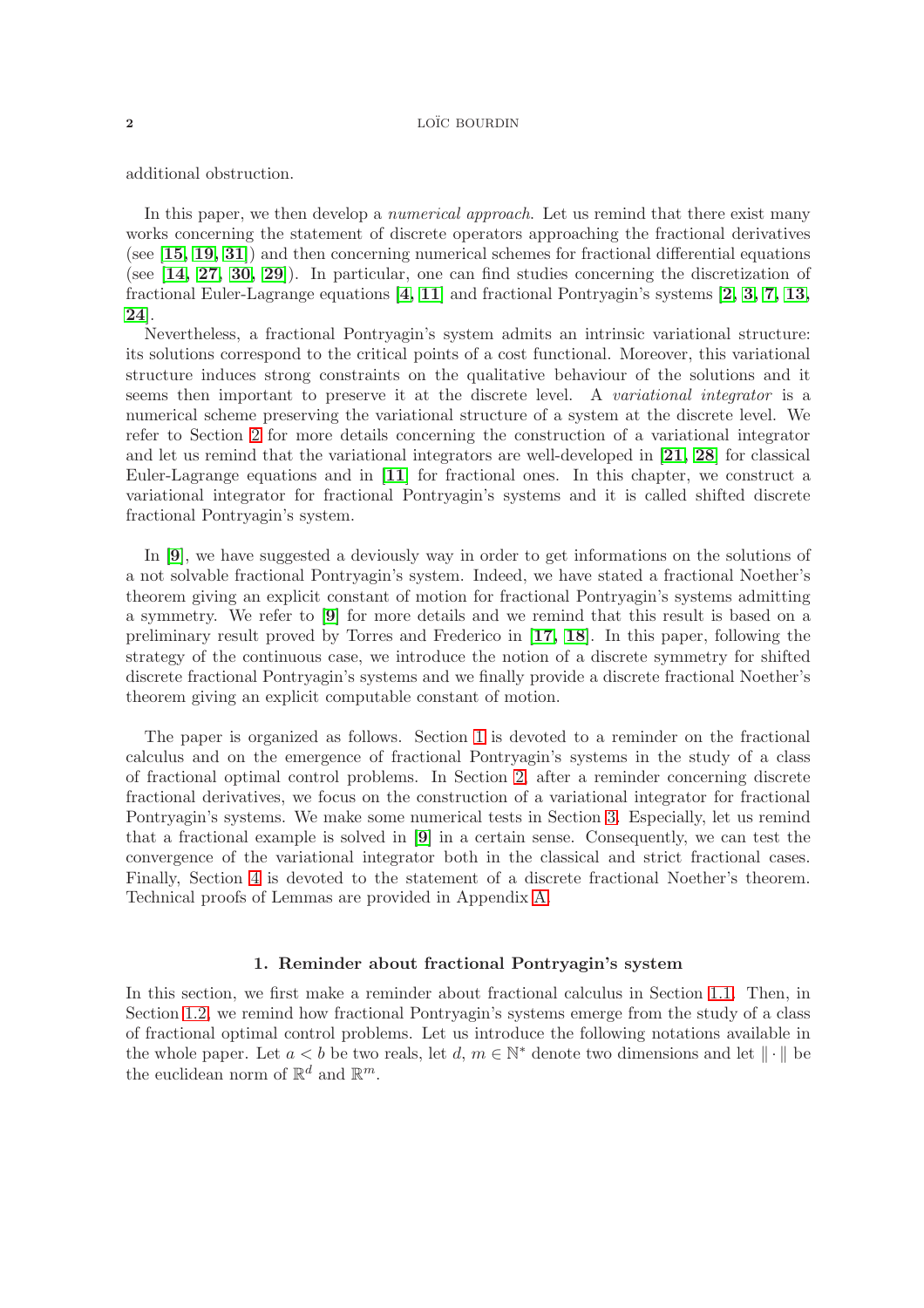1.1. Fractional operators of Riemann-Liouville and Caputo. — The fractional calculus concerns the extension of the usual notion of derivative from non-negative integer orders to any real order. Since 1695, numerous notions of fractional derivatives emerge over the year, see [[25,](#page-26-14) [32,](#page-26-15) [34](#page-26-16)]. In this paper, we only use the notions of fractional integrals and derivatives in the sense of Riemann-Liouville (1847) and Caputo (1967) whose definitions are recalled in this section. We refer to [[25,](#page-26-14) [32,](#page-26-15) [34](#page-26-16)] for more details.

Let  $g \in \mathscr{C}^0([a, b], \mathbb{R}^d)$  and  $\alpha > 0$ . The left (resp. right) fractional integral in the sense of Riemann-Liouville with inferior limit a (resp. superior limit b) of order  $\alpha$  of q is defined by:

$$
\forall t \in ]a, b], \ I_{-}^{\alpha} g(t) := \frac{1}{\Gamma(\alpha)} \int_{a}^{t} (t - y)^{\alpha - 1} g(y) \ dy \tag{1}
$$

respectively:

$$
\forall t \in [a, b[, \ I_+^{\alpha} g(t) := \frac{1}{\Gamma(\alpha)} \int_t^b (y - t)^{\alpha - 1} g(y) \ dy,
$$
\n
$$
(2)
$$

where  $\Gamma$  denotes the Euler's Gamma function. For  $\alpha = 0$ , let  $I_{-}^{0}g = I_{+}^{0}g = g$ .

Now, let us consider  $0 < \alpha \leq 1$ . The left (resp. right) fractional derivative in the sense of Riemann-Liouville with inferior limit a (resp. superior limit b) of order  $\alpha$  of q is then given by:

$$
\forall t \in ]a, b], \ D^{\alpha}_{-}g(t) := \frac{d}{dt} \left( I^{1-\alpha}_{-}g \right)(t) \quad \left( \text{resp.} \quad \forall t \in [a, b[, \ D^{\alpha}_{+}g(t) := -\frac{d}{dt} \left( I^{1-\alpha}_{+}g \right)(t) \right), \tag{3}
$$

provided that the right side terms are defined.

In the Riemann-Liouville sense, the strict fractional derivative of a constant is not zero. Caputo then suggests the following definition. For  $0 < \alpha \leq 1$ , the left (resp. right) fractional derivative in the sense of Caputo with inferior limit a (resp. superior limit b) of order  $\alpha$  of q is given by:

<span id="page-2-1"></span>
$$
\forall t \in ]a, b], \, \, _cD^{\alpha}_{-}g(t) := D^{\alpha}_{-}(g - g(a))(t) \quad \left(\text{resp.} \quad \forall t \in [a, b[, \, \, _cD^{\alpha}_{+}g(t) := D^{\alpha}_{+}(g - g(b))(t)\right),\tag{4}
$$

provided that the right side terms are defined. Let us note that if  $g(a) = 0$  (resp.  $g(b) = 0$ ), then  $\Delta_{-}D_{-}^{\alpha}g = D_{-}^{\alpha}g$  (resp.  $\Delta_{+}D_{+}^{\alpha}g = D_{+}^{\alpha}g$ ).

In the *classical case*  $\alpha = 1$ , the fractional derivatives of Riemann-Liouville and Caputo both coincide with the classical derivative. Precisely, modulo a  $(-1)$  term in the right case, we have  $D^1_-= {}_cD^1_-= -D^1_+= - {}_cD^1_+= d/dt.$ 

<span id="page-2-0"></span>1.2. Reminder about a class of fractional optimal control problems. — From now and for all the rest of the paper, we consider  $0 < \alpha \leq 1$  and  $A \in \mathbb{R}^d$ . Let us denote  $[\alpha]$  the floor of  $\alpha$ .

In this section, let us remind the following definitions concerning the class of fractional optimal control problems studied in [[9](#page-25-2)]:

– The elements denoted  $u \in \mathscr{C}^0([a, b], \mathbb{R}^m)$  are called *controls*;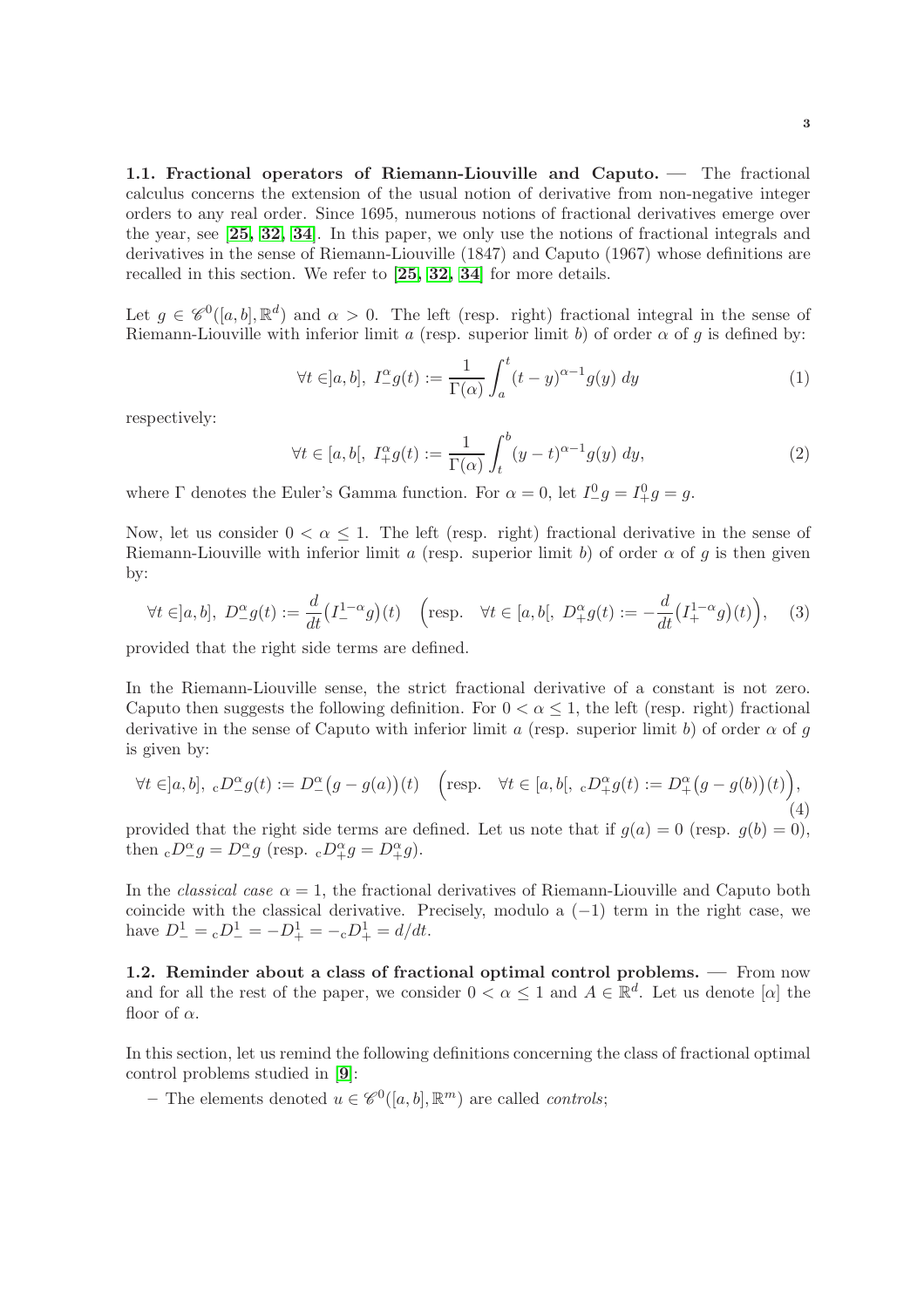- Let f be a  $\mathscr{C}^2$  function of the form:

$$
f: \mathbb{R}^d \times \mathbb{R}^m \times [a, b] \longrightarrow \mathbb{R}^d
$$
  

$$
(x, v, t) \longmapsto f(x, v, t).
$$
 (5)

It is commonly called the *constraint function*. We assume that  $f$  satisfies the following Lipschitz type condition. There exists  $M \geq 0$  such that:

$$
\forall (x_1, x_2, v, t) \in (\mathbb{R}^d)^2 \times \mathbb{R}^m \times [a, b], \ \|f(x_1, v, t) - f(x_2, v, t)\| \le M \|x_1 - x_2\|; \qquad (f_x \text{ lip})
$$

– For any control u, let  $q^{u,\alpha} \in \mathscr{C}^{[\alpha]}([a,b],\mathbb{R}^d)$  denote the unique global solution of the following fractional Cauchy problem:

<span id="page-3-0"></span>
$$
\begin{cases}\n cD^{\alpha}_{-}q = f(q, u, t) \\
 q(a) = A.\n\end{cases} \tag{CP_q^{\alpha}}
$$

 $q^{u,\alpha}$  is commonly called the *state variable* associated to u. Its existence and its unique-ness are provided in [[9](#page-25-2)] from Condition  $(f_x \text{ lip})$ ;

– Finally, the fractional optimal control problem studied in [[9](#page-25-2)] is the problem of optimization of the following cost functional:

$$
\mathcal{L}^{\alpha}: \mathscr{C}^{0}([a,b], \mathbb{R}^{m}) \longrightarrow \mathbb{R}
$$
  

$$
u \longmapsto \int_{a}^{b} L(q^{u,\alpha}, u, t) dt,
$$
 (6)

where L is a Lagrangian, i.e. a  $\mathscr{C}^2$  application of the form:

$$
L: \mathbb{R}^d \times \mathbb{R}^m \times [a, b] \longrightarrow \mathbb{R} (x, v, t) \longmapsto L(x, v, t).
$$
 (7)

A control optimizing  $\mathcal{L}^{\alpha}$  is called *optimal control*. A necessary condition for a control u to be optimal is to be a *critical point* of  $\mathcal{L}^{\alpha}$ , *i.e.* to satisfy:

$$
\forall \bar{u} \in \mathscr{C}^0([a, b], \mathbb{R}^m), \ D\mathcal{L}^{\alpha}(u)(\bar{u}) := \lim_{\varepsilon \to 0} \frac{\mathcal{L}^{\alpha}(u + \varepsilon \bar{u}) - \mathcal{L}^{\alpha}(u)}{\varepsilon} = 0.
$$
 (8)

In [[9](#page-25-2)], we then focused on the characterization of the critical points of  $\mathcal{L}^{\alpha}$ . Firstly, we proved with an usual calculus of variations the following Lemma 1 giving explicitly the value of the Gâteaux derivative of  $\mathcal{L}^{\alpha}$ :

**Lemma 1.** — Let  $u, \bar{u} \in \mathscr{C}^0([a, b], \mathbb{R}^m)$ . Then, the following equality holds:

$$
D\mathcal{L}^{\alpha}(u)(\bar{u}) = \int_{a}^{b} \frac{\partial L}{\partial x}(q^{u,\alpha}, u, t) \cdot \bar{q} + \frac{\partial L}{\partial v}(q^{u,\alpha}, u, t) \cdot \bar{u} dt,
$$
\n(9)

where  $\bar{q} \in \mathscr{C}^{[\alpha]}([a, b], \mathbb{R}^d)$  is the unique global solution of the following linearised Cauchy problem:

$$
\begin{cases}\n cD^{\alpha}_{-}\bar{q} = \frac{\partial f}{\partial x}(q^{u,\alpha}, u, t) \times \bar{q} + \frac{\partial f}{\partial v}(q^{u,\alpha}, u, t) \times \bar{u} \\
 \bar{q}(a) = 0.\n\end{cases}
$$
\n(LCP<sub>\bar{q}</sub><sup>\alpha</sup>)

This last result not leading to a characterization of the critical points of  $\mathcal{L}^{\alpha}$ , we then introduced the following elements stemming from the Lagrange multiplier technique: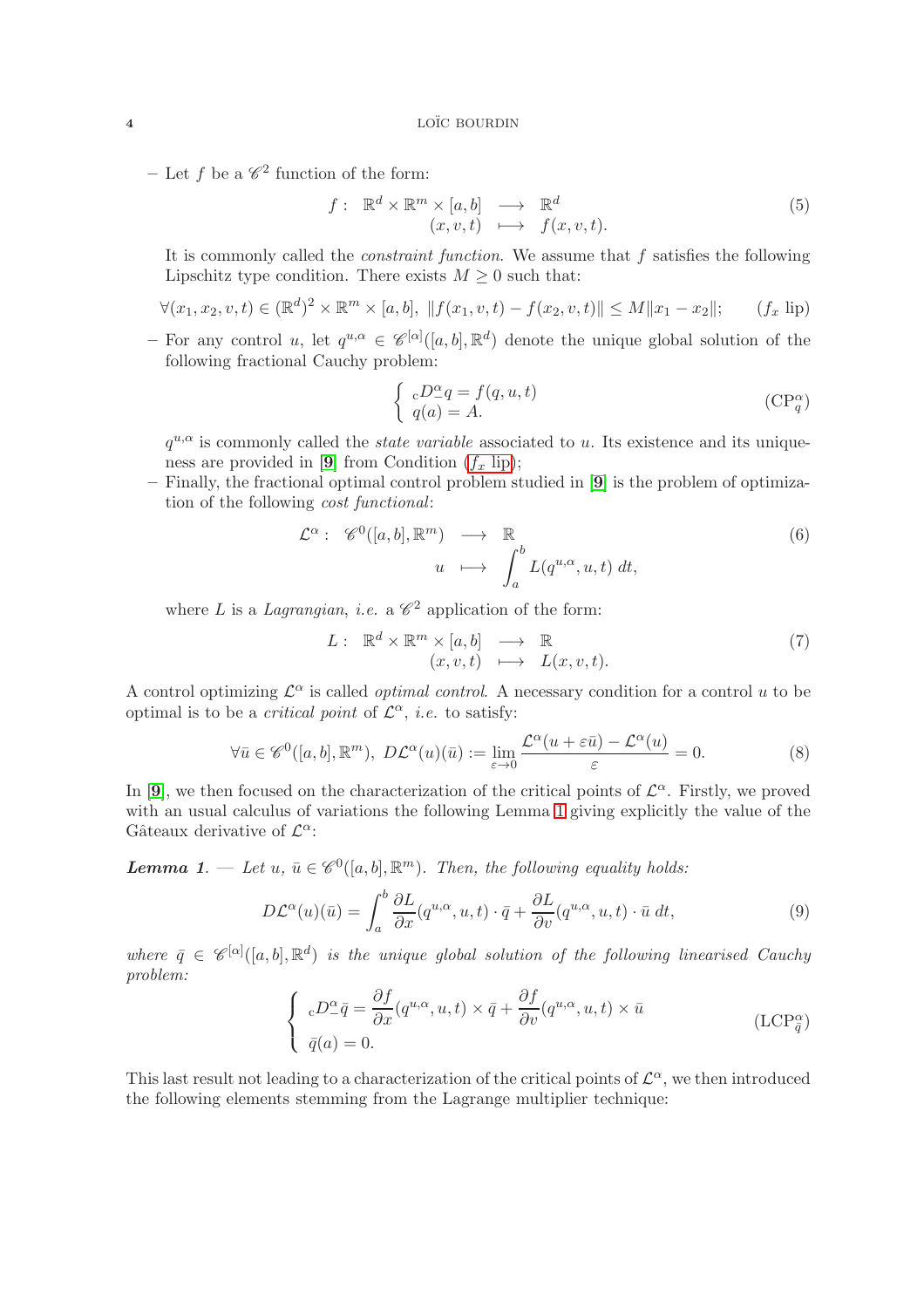– Let  $H$  be the following application

$$
H: \mathbb{R}^d \times \mathbb{R}^m \times \mathbb{R}^d \times [a, b] \longrightarrow \mathbb{R}
$$
  
\n
$$
(x, v, w, t) \longmapsto L(x, v, t) + w \cdot f(x, v, t).
$$
\n(10)

 $H$  is commonly called the *Hamiltonian* associated to the Lagrangian  $L$  and the constraint function f;

- For any control u, let  $p^{u,\alpha} \in \mathscr{C}^{[\alpha]}([a,b],\mathbb{R}^d)$  denote the unique global solution of the following fractional Cauchy problem:

$$
\begin{cases}\n\ _{c}D_{+}^{\alpha}p = \frac{\partial H}{\partial x}(q^{u,\alpha}, u, p, t) = \frac{\partial L}{\partial x}(q^{u,\alpha}, u, t) + \left(\frac{\partial f}{\partial x}(q^{u,\alpha}, u, t)\right)^{T} \times p \\
p(b) = 0.\n\end{cases} \tag{CPp\alpha}
$$

 $p^{u,\alpha}$  is commonly called the *adjoint variable* associated to u. Its existence and its uniqueness are also provided in [[9](#page-25-2)]. Let us note that  ${}_cD^{\alpha}_+p^{u,\alpha}=D^{\alpha}_+p^{u,\alpha}$  since  $p^{u,\alpha}(b)=0$ . Consequently, for any control u, the couple  $(q^{u,\alpha}, p^{u,\alpha})$  is solution of the following fractional Hamiltonian system:

$$
\begin{cases}\n\epsilon D^{\alpha}_{-}q = \frac{\partial H}{\partial w}(q, u, p, t) \\
D^{\alpha}_{+}p = \frac{\partial H}{\partial x}(q, u, p, t).\n\end{cases}
$$
\n(HS<sup>\alpha</sup>)

Finally, the introduction of these last elements allowed us to prove the following theorem:

**Theorem 2.** — Let  $u \in \mathscr{C}^0([a, b], \mathbb{R}^m)$ . Then, u is a critical point of  $\mathcal{L}^{\alpha}$  if and only if  $(q^{u,\alpha}, u, p^{u,\alpha})$  is solution of the following fractional stationary equation:

<span id="page-4-2"></span><span id="page-4-1"></span>
$$
\frac{\partial H}{\partial v}(q, u, p, t) = 0.
$$
 (SE <sup>$\alpha$</sup> )

From Theorem 2, we retrieved in [[9](#page-25-2)] the following result leading to the fractional Pontryagin's system:

**Corollary** 3.  $\mathcal{L}^{\alpha}$  has a critical point in  $\mathscr{C}^0([a, b], \mathbb{R}^m)$  if and only if there exists  $(q, u, p) \in \mathbb{R}^m$ .  $\mathscr{C}^{[\alpha]}([a,b],{\mathbb R}^d)\times\mathscr{C}^0([a,b],{\mathbb R}^m)\times\mathscr{C}^{[\alpha]}([a,b],{\mathbb R}^d)$  solution of the following fractional Pontryagin's system:

<span id="page-4-0"></span>
$$
\begin{cases}\ncD_{-}^{\alpha}q = \frac{\partial H}{\partial w}(q, u, p, t) \\
D_{+}^{\alpha}p = \frac{\partial H}{\partial x}(q, u, p, t) \\
\frac{\partial H}{\partial v}(q, u, p, t) = 0 \\
(q(a), p(b)) = (A, 0).\n\end{cases}
$$
\n(PS<sup>\alpha</sup>)

In the affirmative case, u is a critical point of  $\mathcal{L}^{\alpha}$  and we have  $(q, p) = (q^{u,\alpha}, p^{u,\alpha})$ .

Let us note that the fractional Pontryagin's system  $(PS^{\alpha})$  is made up of the fractional Hamil-tonian system [\(HS](#page-4-1)<sup> $\alpha$ </sup>), the fractional stationary equation [\(SE](#page-4-2) $\alpha$ ) and initial and final conditions.

In practice, see Examples in [[9](#page-25-2)], we use more Corollary 3 than Theorem 2. Let us remind that Corollary 3 was already provided in  $[2, 3, 17, 18, 24]$  $[2, 3, 17, 18, 24]$  $[2, 3, 17, 18, 24]$  $[2, 3, 17, 18, 24]$  $[2, 3, 17, 18, 24]$  $[2, 3, 17, 18, 24]$  $[2, 3, 17, 18, 24]$  and references therein without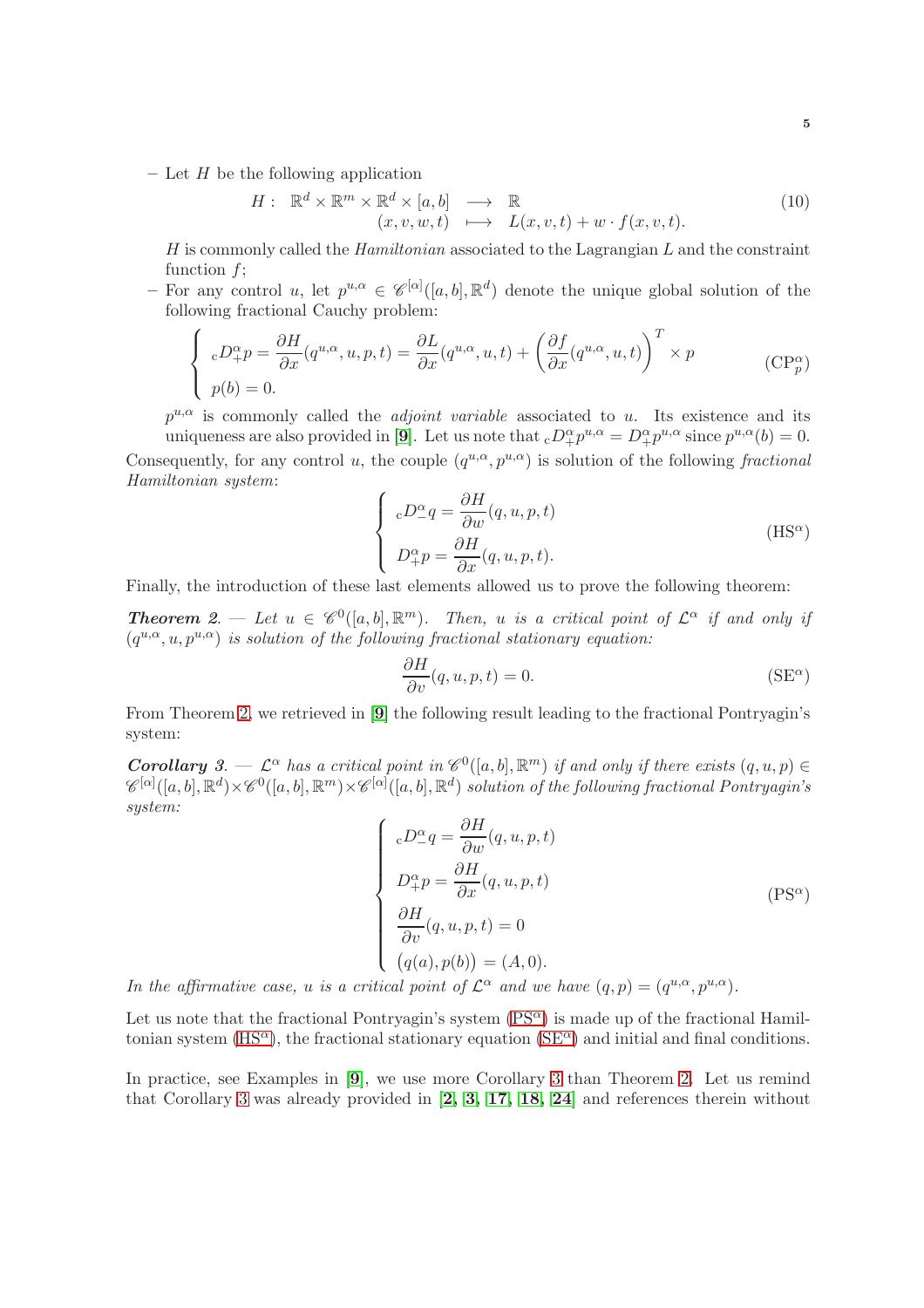Condition  $(f_x \text{ lip})$ . However, this result is proved, in each of these papers, using a Lagrange multiplier technique requiring the introduction of an augmented functional. In [[9](#page-25-2)], Condition  $(f_x$  [lip\)](#page-3-0) allowed us to give a complete proof of this result using only classical mathematical tools adapted to the fractional case: calculus of variations, Gronwall's Lemma, Cauchy-Lipschitz Theorem and stability under perturbations of differential equations. We refer to [[9](#page-25-2)] for more details and for a discussion on the subject.

As we have seen in this section, fractional Pontryagin's systems emerge from the study of a class of fractional optimal control problems. They have a variational structure in the sense that they are obtained with a calculus of variations on functionals and there resolutions give explicitly the critical points of these functionals. Our aim in this paper is to provide them numerical schemes preserving this strong characteristic at the discrete level.

Moreover, let us make the following important remark: since a fractional Pontryagin's system emerges from a fractional optimal control problem, the main unknown is then the control  $u$ . Consequently, the convergence of the numerical scheme constructed in Section [2](#page-5-0) is going to be considered only with respect to u.

### 2. Variational integrator for fractional Pontryagin's systems

<span id="page-5-0"></span>In general, fractional differential equations are very difficult to solve. One can find some solved examples in [[25,](#page-26-14) [32,](#page-26-15) [34](#page-26-16)] using Mittag-Leffler functions, Fourier and Laplace transforms. Additionally, fractional Pontryagin's systems, as fractional Euler-Lagrange equations provided in [[1](#page-25-9)], present an asymmetry in the sense that left and right fractional derivatives are involved. It is an additional drawback in order to solve explicitly the most of fractional Pontryagin's systems. In this section, we then develop a numerical approach treating them.

Nevertheless, as we have seen in Section [1.2,](#page-2-0) a fractional Pontryagin's system admits an intrinsic variational structure: its solutions correspond to the critical points of a functional. In this paper, we want to construct a numerical scheme for fractional Pontryagin's systems preserving at the discrete level this strong property.

A variational integrator is a numerical scheme preserving the variational structure of a system at the discrete level. Precisely, let us consider a differential system coming from a variational principle (i.e. its solutions correspond to the critical points of a functional). Then, a variational integrator is the numerical scheme constructed as follows:

- firstly, one have to define a discrete version of the functional;
- secondly one have to form a discrete variational principle on it.

Hence, a numerical scheme is obtained and it is called variational integrator. It preserves the variational structure at the discrete level in the sense that its discrete solutions correspond to the discrete critical points of the discrete functional. Let us remind that variational integrators are well-developed for classical Euler-Lagrange equations in [[21,](#page-26-12) [28](#page-26-13)] and let us remind that we have developed a variational integrator for fractional Euler-Lagrange equations in [[11](#page-25-15)]. In this section, we are going to construct a variational integrator for fractional Pontryagin's systems.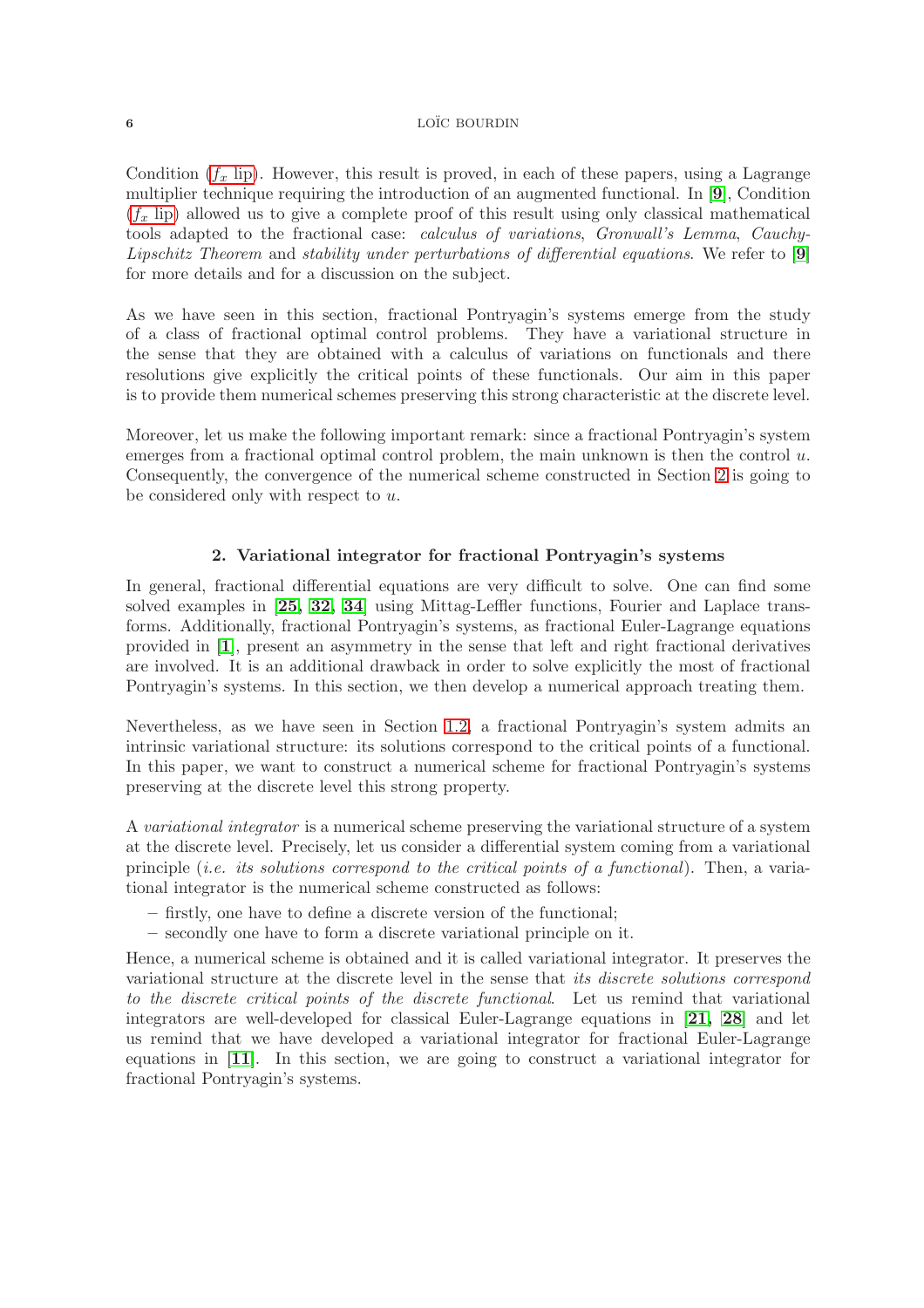Let us introduce the following notations available in the whole paper. Let  $N \in \mathbb{N}^*$ ,  $h =$  $(b-a)/N$  denote the step size of discretization and  $T = (t_k)_{k=0,\dots,N} = (a + kh)_{k=0,\dots,N}$  be the classical partition of the interval  $[a, b]$ . Let us assume that N is sufficiently large in order to satisfy the following condition:

<span id="page-6-0"></span>2h <sup>α</sup>M < 1, (cond h)

where M is the Lipschitz coefficient of the constraint function  $f$ , see Condition  $(f_x \text{ lip})$ .

2.1. Reminder about discrete fractional derivatives of Grünwald-Letnikov. -For the sequel, we need the introduction of discrete operators approximating the fractional derivatives of Riemann-Liouville and Caputo. As in [[13,](#page-25-17) [15](#page-25-11)], let us define  $\Delta_{-}^{\alpha}$  and  $\Delta_{+}^{\alpha}$  the following discrete analogous of  $D^{\alpha}_{-}$  and  $D^{\alpha}_{+}$  respectively:

$$
\Delta^{\alpha}_{-}: (\mathbb{R}^{d})^{N+1} \longrightarrow (\mathbb{R}^{d})^{N}
$$
\n
$$
G \longmapsto \left(\frac{1}{h^{\alpha}} \sum_{r=0}^{k} \alpha_{r} G_{k-r}\right)_{k=1,\dots,N}
$$
\n(11)

and

$$
\Delta_{+}^{\alpha}: (\mathbb{R}^{d})^{N+1} \longrightarrow (\mathbb{R}^{d})^{N}
$$
\n
$$
G \longmapsto \left(\frac{1}{h^{\alpha}} \sum_{r=0}^{N-k} \alpha_{r} G_{k+r}\right)_{k=0,\dots,N-1},
$$
\n
$$
(\alpha_{r})_{r \in \mathbb{N}} \text{ are defined by } \alpha_{0} := 1 \text{ and}
$$
\n
$$
(12)
$$

where the elements  $(\alpha_r)_{r \in \mathbb{N}}$ 

$$
\forall r \in \mathbb{N}^*, \ \alpha_r := \frac{(-\alpha)(1-\alpha)\dots(r-1-\alpha)}{r!}.\tag{13}
$$

These discrete fractional operators are approximations of the continuous ones. Indeed, passing to the limit  $h \to 0$ , these discrete operators correspond to the definition of the fractional derivatives of Grünwald-Letnikov (1867) coinciding with the Riemann-Liouville's ones. We refer to [[32](#page-26-15)] for more details.

Finally, according to Equation [\(4\)](#page-2-1), we define  ${}_{c}\Delta^{\alpha}_{-}$  and  ${}_{c}\Delta^{\alpha}_{+}$  the following discrete analogous of  ${}_{c}D_{-}^{\alpha}$  and  ${}_{c}D_{+}^{\alpha}$  respectively:

$$
{}_{c}\Delta_{-}^{\alpha}: (\mathbb{R}^{d})^{N+1} \longrightarrow (\mathbb{R}^{d})^{N}
$$
  
\n
$$
G \longmapsto ((\Delta_{-}^{\alpha}(G - G_{0}))_{k})_{k=1,...,N}
$$
\n(14)

and

$$
{}_{c}\Delta_{+}^{\alpha} : (\mathbb{R}^{d})^{N+1} \longrightarrow (\mathbb{R}^{d})^{N}
$$
  
\n
$$
G \longmapsto ((\Delta_{+}^{\alpha}(G - G_{N}))_{k})_{k=0,...,N-1}.
$$
\n(15)

Let us note that we preserve some continuous properties at the discrete level. In particular,  $G_0 = 0$  (resp.  $G_N = 0$ ) implies  ${}_{c}\Delta^{\alpha}_{-}G = \Delta^{\alpha}_{-}G$  (resp.  ${}_{c}\Delta^{\alpha}_{+}G = \Delta^{\alpha}_{+}G$ ). Additionally, in the classical case  $\alpha = 1$ , these discrete fractional derivatives coincide with the usual backward and forward Euler's approximations of  $d/dt$  with a  $(-1)$  term in the right case:

$$
\forall k = 1, \dots, N, \ (\Delta^1_- \mathbf{G})_k = ({}_{c}\Delta^1_- \mathbf{G})_k = \frac{G_k - G_{k-1}}{h} \tag{16}
$$

and

$$
\forall k = 0, ..., N - 1, \ (\Delta_+^1 \mathbf{G})_k = ({}_{c}\Delta_+^1 \mathbf{G})_k = \frac{G_k - G_{k+1}}{h}.\tag{17}
$$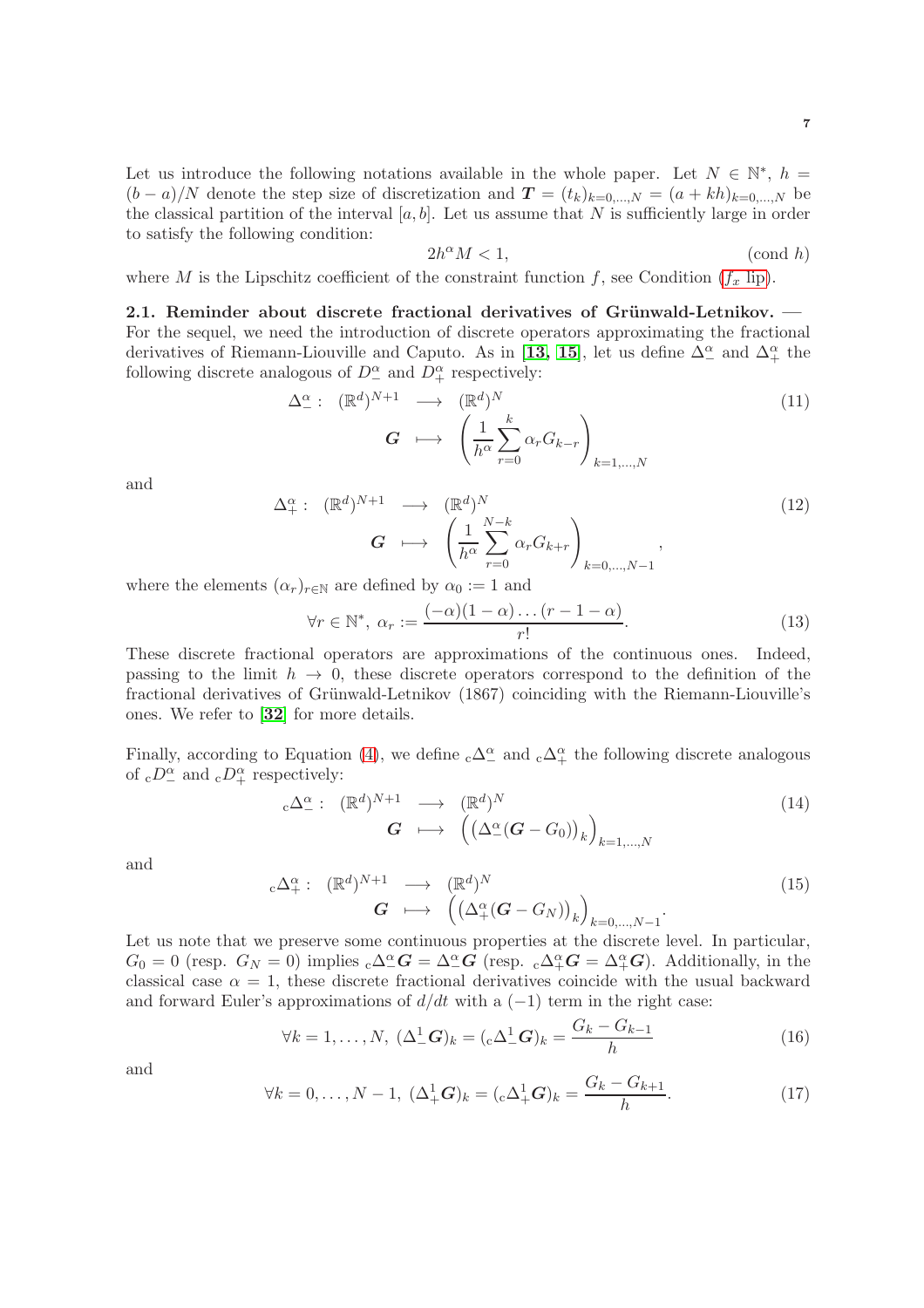2.2. Results concerning the discrete fractional derivatives. — In this section, we prove two important properties preserved from the continuous level to the discrete one. For the sequel, we first need the introduction of the following *shift operators*:

$$
\sigma: (\mathbb{R}^n)^{N+1} \longrightarrow (\mathbb{R}^n)^N
$$
  
\n
$$
G \longmapsto (G_{k+1})_{k=0,\dots,N-1}
$$
 and 
$$
\sigma^{-1}: (\mathbb{R}^n)^{N+1} \longrightarrow (\mathbb{R}^n)^N
$$
  
\n
$$
G \longmapsto (G_{k-1})_{k=1,\dots,N},
$$
  
\n(18)

where the integer  $n$  is  $d$  or  $m$ .

The first property is the following: considering the quadrature formula of Gauss as approximation of the integral, we can prove the following discrete fractional integration by parts:

**Property 4** (Discrete fractional integration by parts). — Let  $G^1$ ,  $G^2 \in (\mathbb{R}^d)^{N+1}$  satisfying  $G_0^1 = G_N^2 = 0$ , then we have:

<span id="page-7-1"></span>
$$
h\sum_{k=1}^{N} (\mathbf{C} \Delta^{\alpha}_{-} \mathbf{G}^{1})_{k} \cdot \sigma^{-1} (\mathbf{G}^{2})_{k} = h \sum_{k=0}^{N-1} \sigma(\mathbf{G}^{1})_{k} \cdot (\mathbf{C} \Delta^{\alpha}_{+} \mathbf{G}^{2})_{k}.
$$
 (DFIBP)

*Proof.* — Since  $G_0^1 = G_N^2 = 0$ , we have  ${}_{c}\Delta^{\alpha}_{-}G^1 = \Delta^{\alpha}_{-}G^1$  and  ${}_{c}\Delta^{\alpha}_{+}G^2 = \Delta^{\alpha}_{+}G^2$ . Then, we have:

$$
h\sum_{k=1}^{N}(\Delta_{-}^{\alpha}\mathbf{G}^{1})_{k}\cdot\sigma^{-1}(\mathbf{G}^{2})_{k}=h\sum_{k=0}^{N-1}(\Delta_{-}^{\alpha}\mathbf{G}^{1})_{k+1}\cdot G_{k}^{2}=h^{1-\alpha}\sum_{k=0}^{N-1}\sum_{r=0}^{k+1}\alpha_{r}G_{k+1-r}^{1}\cdot G_{k}^{2}.
$$
 (19)

Finally, since  $G_0^1 = G_N^2 = 0$ , the following equalities hold:

$$
h \sum_{k=1}^{N} (\Delta^{\alpha}_{-} G^{1})_{k} \cdot \sigma^{-1} (G^{2})_{k} = h^{1-\alpha} \sum_{k=0}^{N-1} \sum_{r=0}^{k} \alpha_{r} G^{1}_{k+1-r} \cdot G^{2}_{k}
$$
  
\n
$$
= h^{1-\alpha} \sum_{r=0}^{N-1} \sum_{k=r}^{N-1} \alpha_{r} G^{1}_{k+1-r} \cdot G^{2}_{k} = h^{1-\alpha} \sum_{r=0}^{N-1} \sum_{k=0}^{N-r-1} \alpha_{r} G^{1}_{k+1} \cdot G^{2}_{k+r}
$$
  
\n
$$
= h^{1-\alpha} \sum_{k=0}^{N-1} G^{1}_{k+1} \cdot \left( \sum_{r=0}^{N-k-1} \alpha_{r} G^{2}_{k+r} \right) = h^{1-\alpha} \sum_{k=0}^{N-1} G^{1}_{k+1} \cdot \left( \sum_{r=0}^{N-k} \alpha_{r} G^{2}_{k+r} \right),
$$
  
\n
$$
= \alpha \text{oncludes the proof.}
$$

which concludes the proof.

This last result is very useful for discrete calculus of variations involving discrete fractional derivatives, see proof of Theorem 7. Secondly let us prove the following discrete version of the fractional Cauchy-Lipschitz Theorem proved in [[9](#page-25-2)]:

### Theorem 5 (Discrete fractional Cauchy-Lipschitz theorem)

Let  $F \in \mathscr{C}^0(\mathbb{R}^d \times [a, b], \mathbb{R}^d)$  satisfying the following Lipschitz type condition:

$$
\exists K \in \mathbb{R}, \ \forall (x_1, x_2, t) \in (\mathbb{R}^d)^2 \times [a, b], \ \|F(x_1, t) - F(x_2, t)\| \le K \|x_1 - x_2\|,\tag{21}
$$

with  $h^{\alpha} K < 1$ . Then, the following discrete fractional Cauchy problem:

<span id="page-7-0"></span>
$$
\begin{cases}\n\mathrm{c}\Delta^{\alpha}_{-}Q = F(Q,T) \\
Q_0 = A\n\end{cases} \tag{22}
$$

has an unique solution  $\mathbf{Q} \in (\mathbb{R}^d)^{N+1}$ .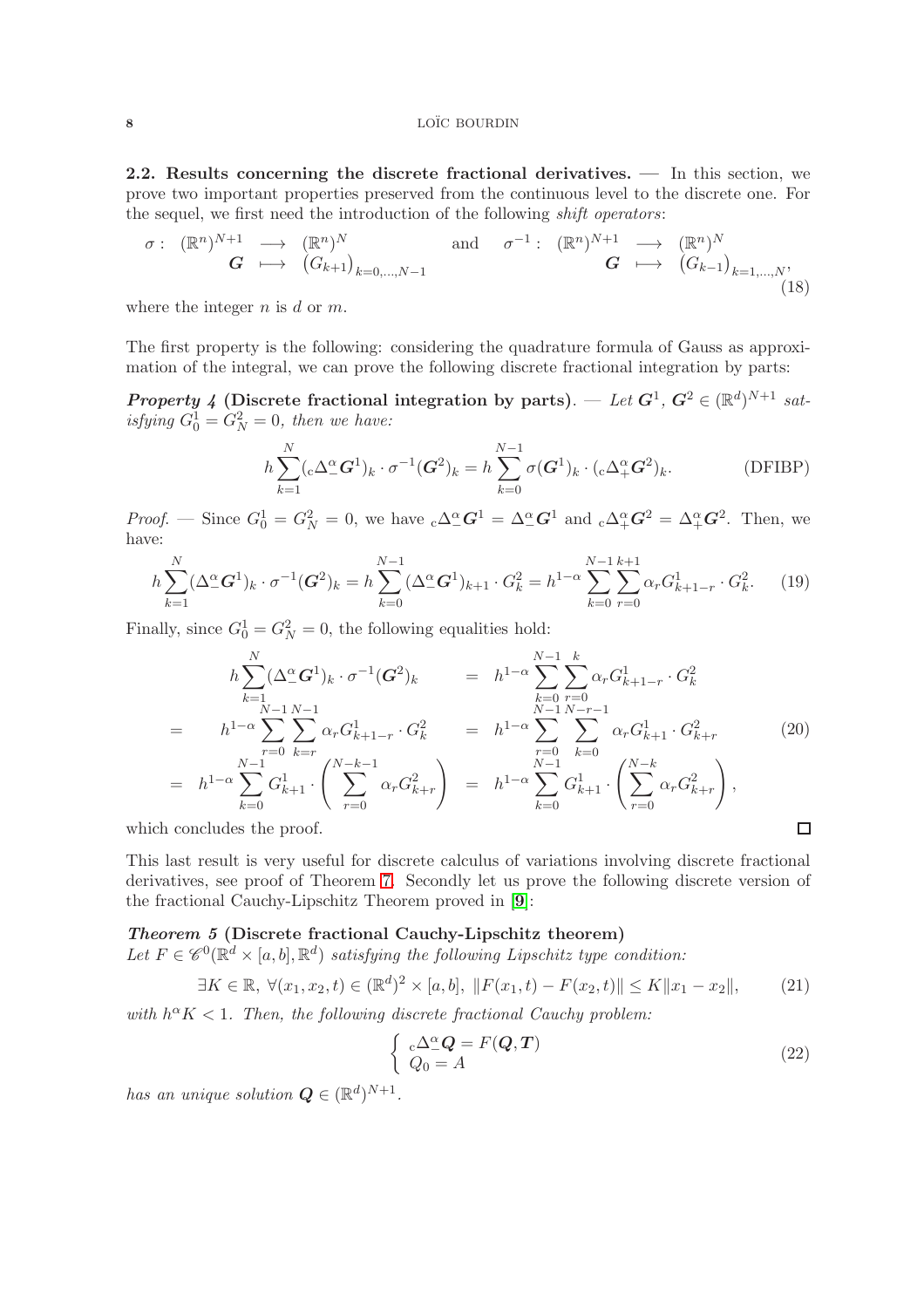$$
Q_k = h^{\alpha} F(Q_k, t_k) + Q_0 - \sum_{r=1}^{k-1} \alpha_r (Q_{k-r} - Q_0).
$$
 (23)

However, for any  $k = 1, ..., N$ , the application  $h^{\alpha} F(\cdot, t_k) + Q_0 - \sum_{r=1}^{k-1} \alpha_r (Q_{k-r} - Q_0)$  is a contraction and consequently admits an unique fix point. Hence, we first construct  $Q_1$ , then  $Q_2$ , etc. By induction, we construct a solution  $Q$  of  $(22)$  and such a construction assures its uniqueness.  $\Box$ 

<span id="page-8-0"></span>2.3. First step of construction. — As said in introduction of this section, in order to complete the first step of construction of a variational integrator, we have to provide a discrete version of  $\mathcal{L}^{\alpha}$ . In this way, let us give the following definition:

- The elements  $\mathbf{U} \in (\mathbb{R}^m)^{N+1}$  are called the *discrete controls*;
- For any discrete control U, let  $Q^{U,\alpha} \in (\mathbb{R}^d)^{N+1}$  denote the unique solution of the following discrete Cauchy problem:

<span id="page-8-2"></span>
$$
\begin{cases}\n\mathbf{C} \Delta^{\alpha}_{-} \mathbf{Q} = f(\mathbf{Q}, \mathbf{U}, \mathbf{T}) \\
Q_0 = A \in \mathbb{R}^d.\n\end{cases} \tag{CP^{\alpha}_{\mathbf{Q}}}
$$

 $Q^{U,\alpha}$  is called the *discrete state variable* associated to U. Its existence and its uniqueness are provided by Theorem 5 and Conditions  $(f_x \text{ lip})$  and  $(\text{cond } h)$ ;

– Finally, we define the following discrete cost functional:

$$
\mathcal{L}_h^{\alpha}: (\mathbb{R}^m)^{N+1} \longrightarrow \mathbb{R}
$$
  

$$
U \longrightarrow h \sum_{k=1}^N L(Q_k^{U,\alpha}, U_k, t_k).
$$
 (24)

Hence, we have provided a discrete version  $\mathcal{L}_h^{\alpha}$  to the cost functional  $\mathcal{L}^{\alpha}$ . Now, the second step of the construction of the variational integrator is to characterize the discrete critical points of the discrete cost functional  $\mathcal{L}_h^{\alpha}$  with the help of a discrete calculus of variations.

Let us make the following remark: such a characterization implies to be a necessary condition for the existence of an optimizer of the discrete cost functional  $\mathcal{L}_h^{\alpha}$ . In fact, in this section, we have defined an actual discrete fractional optimal control problem.

<span id="page-8-1"></span>2.4. Second step of construction. — The second step of construction of a variational integrator consists in forming a discrete variational principle on  $\mathcal{L}_h^{\alpha}$ . Precisely, we focus on the characterization of its *discrete critical points*, *i.e.* the elements  $\boldsymbol{U} \in (\mathbb{R}^m)^{N+1}$  satisfying:

$$
\forall \bar{U} \in (\mathbb{R}^m)^{N+1}, \ D\mathcal{L}_h^{\alpha}(U)(\bar{U}) := \lim_{\varepsilon \to 0} \frac{\mathcal{L}_h^{\alpha}(U + \varepsilon \bar{U}) - \mathcal{L}_h^{\alpha}(U)}{\varepsilon} = 0.
$$
 (25)

With a discrete calculus of variations, we obtain the following discrete version of Lemma 1 giving explicitly the value of the Gâteaux derivative of  $\mathcal{L}_h^{\alpha}$ .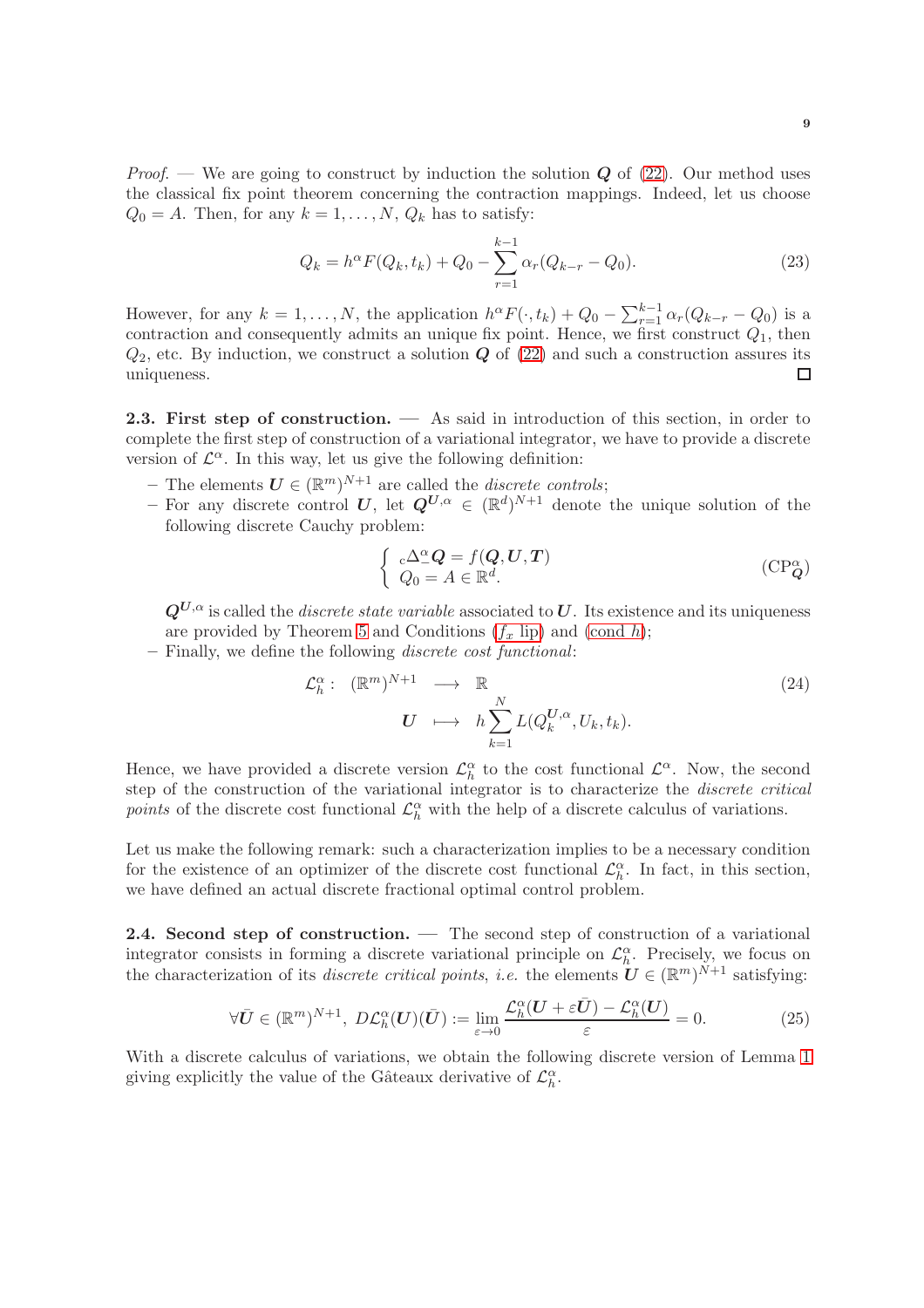**Lemma 6.** — Let  $U, \overline{U} \in (\mathbb{R}^m)^{N+1}$ . Then, the following equality holds:

$$
D\mathcal{L}_h^{\alpha}(\boldsymbol{U})(\bar{\boldsymbol{U}}) = h \sum_{k=1}^N \left[ \frac{\partial L}{\partial x} (Q_k^{\boldsymbol{U},\alpha}, U_k, t_k) \cdot \bar{Q}_k + \frac{\partial L}{\partial v} (Q_k^{\boldsymbol{U},\alpha}, U_k, t_k) \cdot \bar{U}_k \right],\tag{26}
$$

where  $\bar{Q} \in (\mathbb{R}^d)^{N+1}$  is the unique solution of the following linearised discrete fractional Cauchy problem:

$$
\begin{cases}\n\mathbf{C} \Delta^{\alpha}_{-} \bar{\mathbf{Q}} = \frac{\partial f}{\partial x} (\mathbf{Q}^{U,\alpha}, U, T) \times \bar{\mathbf{Q}} + \frac{\partial f}{\partial v} (\mathbf{Q}^{U,\alpha}, U, T) \times \bar{U} \\
\bar{Q}_0 = 0.\n\end{cases} \tag{LCP}_{\bar{\mathbf{Q}}}^{\alpha}
$$

<span id="page-9-0"></span> $\Box$ 

Proof. — See Appendix [A.3.](#page-22-0)

This last result does not lead to a characterization of the critical points of  $\mathcal{L}_h^{\alpha}$  yet. As in the continuous case, we then introduce the notion of discrete adjoint variable: for any discrete control U, let  $P^{U,\alpha} \in (\mathbb{R}^d)^{N+1}$  denote the unique solution of the following shifted discrete Cauchy problem:

$$
\begin{cases}\n\begin{aligned}\n\mathbf{C} \Delta_{+}^{\alpha} \mathbf{P} &= \frac{\partial H}{\partial x} \big( \sigma(\mathbf{Q}^{U,\alpha}), \sigma(U), \mathbf{P}, \sigma(T) \big) \\
&= \frac{\partial L}{\partial x} \big( \sigma(\mathbf{Q}^{U,\alpha}), \sigma(U), \sigma(T) \big) + \big( \frac{\partial f}{\partial x} \big( \sigma(\mathbf{Q}^{U,\alpha}), \sigma(U), \sigma(T) \big) \big)^T \times \mathbf{P} & (\sigma \mathbf{C} \mathbf{P}_{\mathbf{P}}^{\alpha}) \\
P_N &= 0.\n\end{aligned}\n\end{cases}
$$

 $P^{U,\alpha}$  is called the *discrete adjoint variable* associated to U. Its existence and its uniqueness are provided by the analogous of Theorem 5 for right discrete fractional derivative and by Conditions  $(f_x \text{lip})$  and [\(cond](#page-6-0) h). Let us note that, since  $P_N^{U,\alpha} = 0$ , we can write  $_{\mathrm{c}}\Delta _{+}^{\alpha }\boldsymbol{P}^{\boldsymbol{U},\alpha }=\Delta _{+}^{\alpha }\boldsymbol{P}^{\boldsymbol{U},\alpha }.$ 

The presence of shift operators in the definition of the discrete adjoint variable is the consequence of the change of sums in the discrete fractional integration by parts [\(DFIBP\)](#page-7-1) (see Property 4). We refer to the proof of Theorem 7 for more details. We also refer to Remark 9 for a discussion about the presence of the shift operators.

Finally, let us note that for any discrete control U, the couple  $(Q^{U,\alpha}, P^{U,\alpha})$  is solution of the following shifted discrete fractional Hamiltonian system:

$$
\begin{cases}\n\mathbf{C} \Delta^{\alpha}_{-} \mathbf{Q} = \frac{\partial H}{\partial w} (\mathbf{Q}, \mathbf{U}, \sigma^{-1}(\mathbf{P}), \mathbf{T}) \\
\Delta^{\alpha}_{+} \mathbf{P} = \frac{\partial H}{\partial x} (\sigma(\mathbf{Q}), \sigma(\mathbf{U}), \mathbf{P}, \sigma(\mathbf{T})).\n\end{cases} \tag{ \sigma \mathbf{H} \mathbf{S}_{h}^{\alpha}}
$$

Finally, the introduction of this last discrete element allows us to prove the following theorem:

**Theorem 7.** — Let  $U \in (\mathbb{R}^m)^{N+1}$ . Then, U is a discrete critical point of  $\mathcal{L}_h^{\alpha}$  if and only if  $(Q^{U,\alpha}, U, P^{U,\alpha})$  is solution of the following shifted discrete fractional stationary equation:

<span id="page-9-2"></span><span id="page-9-1"></span>
$$
\frac{\partial H}{\partial v}(\boldsymbol{Q}, \boldsymbol{U}, \sigma^{-1}(\boldsymbol{P}), \boldsymbol{T}) = 0. \qquad (\sigma \text{SE}_{h}^{\alpha})
$$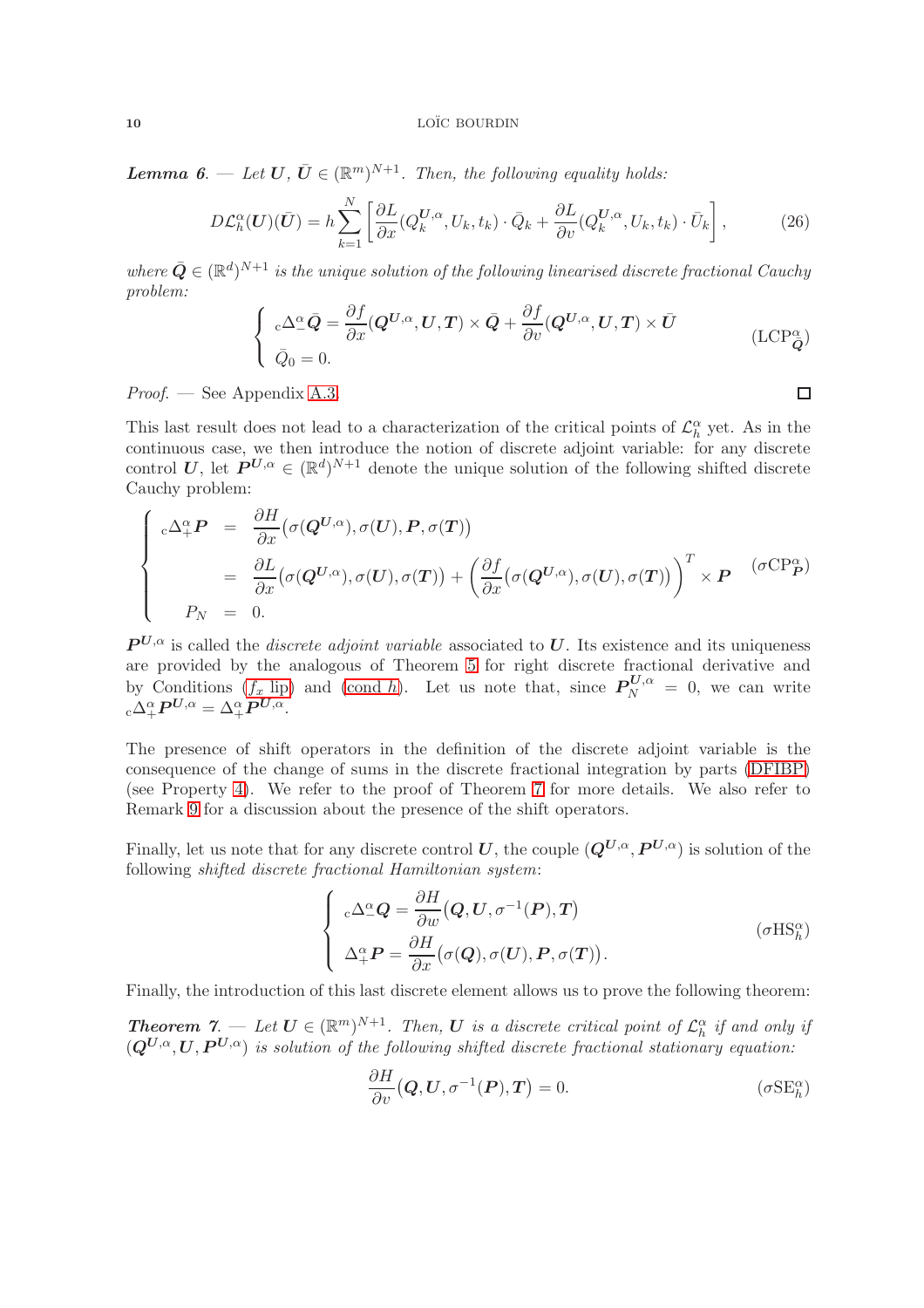*Proof.* — Let  $U, \overline{U} \in (\mathbb{R}^m)^{N+1}$ . From Lemma 6, we have:

$$
h^{-1}D\mathcal{L}_h^{\alpha}(U)(\bar{U}) = \sum_{k=1}^N \left[ \frac{\partial L}{\partial x} (Q_k^{U,\alpha}, U_k, t_k) + \left( \frac{\partial f}{\partial x} (Q_k^{U,\alpha}, U_k, t_k) \right)^T \times \sigma^{-1} (\boldsymbol{P}^{U,\alpha})_k \right] \cdot \bar{Q}_k - \sum_{k=1}^N \left( \left( \frac{\partial f}{\partial x} (Q_k^{U,\alpha}, U_k, t_k) \right)^T \times \sigma^{-1} (\boldsymbol{P}^{U,\alpha})_k \right) \cdot \bar{Q}_k + \sum_{k=1}^N \frac{\partial L}{\partial v} (Q_k^{U,\alpha}, U_k, t_k) \cdot \bar{U}_k.
$$
 (27)

Then:

$$
h^{-1}D\mathcal{L}_h^{\alpha}(U)(\bar{U}) = \sum_{k=0}^{N-1} ({}_{c}\Delta_{+}^{\alpha}P^{U,\alpha})_{k} \cdot \sigma(\bar{Q})_{k} - \sum_{k=1}^{N} \left( \frac{\partial f}{\partial x}(Q_k^{U,\alpha}, U_k, t_k) \times \bar{Q}_k \right) \cdot \sigma^{-1}(P^{U,\alpha})_{k} + \sum_{k=1}^{N} \frac{\partial L}{\partial v}(Q_k^{U,\alpha}, U_k, t_k) \cdot \bar{U}_k.
$$
 (28)

From the discrete fractional integration by parts [\(DFIBP\)](#page-7-1) (see Property 4), we obtain:

$$
h^{-1}D\mathcal{L}_h^{\alpha}(U)(\bar{U}) = \sum_{k=1}^N \left( ({}_{c}\Delta_-^{\alpha}\bar{Q})_k - \frac{\partial f}{\partial x}(Q_k^{U,\alpha}, U_k, t_k) \times \bar{Q}_k \right) \cdot \sigma^{-1}(P^{U,\alpha})_k + \sum_{k=1}^N \frac{\partial L}{\partial v}(Q_k^{U,\alpha}, U_k, t_k) \cdot \bar{U}_k. \tag{29}
$$

Since  $\bar{Q}$  is solution of  $(\text{LCP}^{\alpha}_{\bar{Q}})$ , we have:

$$
h^{-1}D\mathcal{L}_h^{\alpha}(U)(\bar{U}) = \sum_{k=1}^N \left( \frac{\partial f}{\partial v}(Q_k^{U,\alpha}, U_k, t_k) \times \bar{U}_k \right) \cdot \sigma^{-1}(\boldsymbol{P}^{U,\alpha})_k + \sum_{k=1}^N \frac{\partial L}{\partial v}(Q_k^{U,\alpha}, U_k, t_k) \cdot \bar{U}_k
$$
  

$$
= \sum_{k=1}^N \left( \left( \frac{\partial f}{\partial v}(Q_k^{U,\alpha}, U_k, t_k) \right)^T \times \sigma^{-1}(\boldsymbol{P}^{U,\alpha})_k + \frac{\partial L}{\partial v}(Q_k^{U,\alpha}, U_k, t_k) \right) \cdot \bar{U}_k.
$$

Finally:

$$
D\mathcal{L}_h^{\alpha}(U)(\bar{U}) = h \sum_{k=1}^{N} \frac{\partial H}{\partial v} \big(Q_k^{U,\alpha}, U_k, \sigma^{-1}(\boldsymbol{P}^{U,\alpha})_k, t_k \big) \cdot \bar{U}_k.
$$
 (30)

The proof is completed.

Finally, from Theorem 7, we obtain the following result leading to the variational integrator constructed:

**Corollary 8.**  $\mathcal{L}_h^{\alpha}$  has a discrete critical point if and only if there exists  $(Q, U, P) \in$  $(\mathbb{R}^d)^{N+1} \times (\mathbb{R}^m)^{N+1} \times (\mathbb{R}^d)^{N+1}$  solution of the following shifted discrete fractional Pontryagin's

$$
\overline{\Box}
$$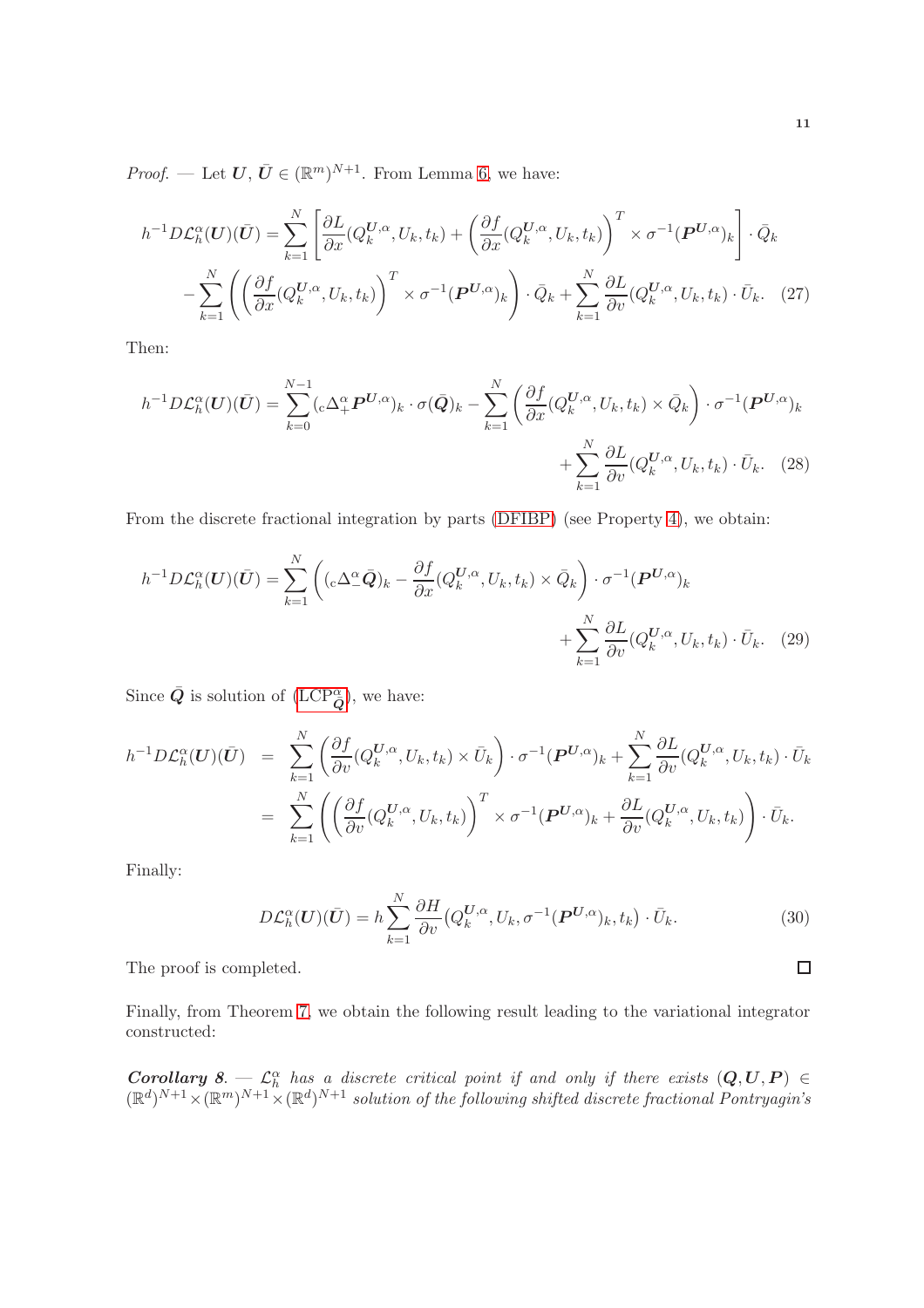system:

<span id="page-11-0"></span>
$$
\begin{cases}\n\mathbf{C} \Delta^{\alpha}_{-} \mathbf{Q} = \frac{\partial H}{\partial w} (\mathbf{Q}, \mathbf{U}, \sigma^{-1}(\mathbf{P}), \mathbf{T}) \\
\Delta^{\alpha}_{+} \mathbf{P} = \frac{\partial H}{\partial x} (\sigma(\mathbf{Q}), \sigma(\mathbf{U}), \mathbf{P}, \sigma(\mathbf{T})) \\
\frac{\partial H}{\partial v} (\mathbf{Q}, \mathbf{U}, \sigma^{-1}(\mathbf{P}), \mathbf{T}) = 0 \\
(\mathbf{Q}_{0}, P_{N}) = (A, 0).\n\end{cases} \tag{σPsh\alpha}
$$

In this case, U is a discrete critical point of  $\mathcal{L}_h^{\alpha}$  and we have  $(Q, P) = (Q^{U, \alpha}, P^{U, \alpha})$ .

Let us note that  $(\sigma PS<sub>h</sub><sup>\alpha</sup>)$  $(\sigma PS<sub>h</sub><sup>\alpha</sup>)$  $(\sigma PS<sub>h</sub><sup>\alpha</sup>)$  is made up of the shifted discrete Hamiltonian system  $(\sigma HS<sub>h</sub><sup>\alpha</sup>)$  $(\sigma HS<sub>h</sub><sup>\alpha</sup>)$  $(\sigma HS<sub>h</sub><sup>\alpha</sup>)$ , the shifted stationary equation  $(\sigma SE_h^{\alpha})$  $(\sigma SE_h^{\alpha})$  $(\sigma SE_h^{\alpha})$  and initial and final conditions.

Hence, we have constructed the variational integrator  $(\sigma PS<sub>h</sub><sup>\alpha</sup>)$  $(\sigma PS<sub>h</sub><sup>\alpha</sup>)$  $(\sigma PS<sub>h</sub><sup>\alpha</sup>)$  for the fractional Pontryagin's system [\(PS](#page-4-0)<sup> $\alpha$ </sup>). It is then a numerical scheme for (PS $\alpha$ ) preserving its variational structure in the sense that the discrete solutions  $U$  obtained correspond to the discrete critical points of the discrete version  $\mathcal{L}_h^{\alpha}$  of  $\mathcal{L}^{\alpha}$ .

**Remark 9.**  $\rightarrow$  Let us note that the variational integrator  $(\sigma PS_{h}^{\alpha})$  $(\sigma PS_{h}^{\alpha})$  $(\sigma PS_{h}^{\alpha})$  does not correspond with a direct discretization of  $(PS^{\alpha})$  $(PS^{\alpha})$  as it is done in [[13](#page-25-17)]. There is an emergence of shift operators caused by the conservation at the discrete level of the variational structure. However, it is proved that the use of shifted numerical schemes allows to obtain more stability for some fractional differential equations, see [[29,](#page-26-11) [30](#page-26-10)].

**Remark 10.** — Let us remind the following remark: since a fractional Pontryagin's system emerges from a fractional optimal control problem, the main unknown is then the control u. Consequently, the convergence of the variational integrator  $(\sigma PS<sub>h</sub><sup>\alpha</sup>)$  $(\sigma PS<sub>h</sub><sup>\alpha</sup>)$  $(\sigma PS<sub>h</sub><sup>\alpha</sup>)$  is going to be considered only with respect to u. Let us note that the value of  $U_0$  does not take place in the variational integrator  $(\sigma PS<sub>h</sub><sup>\alpha</sup>)$  $(\sigma PS<sub>h</sub><sup>\alpha</sup>)$  $(\sigma PS<sub>h</sub><sup>\alpha</sup>)$ : it is a free value. Nevertheless, this is totally coherent with the fact that this value does not take place neither in the definition of  $\mathcal{L}_h^{\alpha}$ . Hence, in the following examples in Section [3,](#page-12-0) the error between an exact solution u of  $(PS^{\alpha})$  $(PS^{\alpha})$  and a numerical solution U *obtained with*  $(\sigma PS_{h}^{\alpha})$  $(\sigma PS_{h}^{\alpha})$  $(\sigma PS_{h}^{\alpha})$  *is going to be evaluated on*  $||u(t_{k}) - U_{k}||$  *for*  $k \in \{1, ..., N\}$  *only.* 

2.5. Link with the discrete fractional Euler-Lagrange equation.  $\qquad$  Let us take the constraint function  $f(x, v, t) = v$  satisfying  $(f_x$  [lip\)](#page-3-0). In this case, applying Corollary 8, we know that there exists a critical point of  $\mathcal{L}_h^{\alpha}$  if and only if there exists a solution  $(Q, U, P) \in (\mathbb{R}^d)^{N+1} \times (\mathbb{R}^m)^{N+1} \times (\mathbb{R}^d)^{N+1}$  of the shifted discrete fractional Pontryagin's system  $(\sigma PS<sub>h</sub><sup>\alpha</sup>)$  $(\sigma PS<sub>h</sub><sup>\alpha</sup>)$  $(\sigma PS<sub>h</sub><sup>\alpha</sup>)$  here given by:

$$
\begin{cases}\n\mathbf{c} \Delta^{\alpha}_{-} \mathbf{Q} = \mathbf{U} \\
\Delta^{\alpha}_{+} \mathbf{P} = \frac{\partial L}{\partial x} (\sigma(\mathbf{Q}), \sigma(\mathbf{U}), \sigma(\mathbf{T})) \\
\frac{\partial L}{\partial v} (\mathbf{Q}, \mathbf{U}, \mathbf{T}) + \sigma^{-1}(\mathbf{P}) = 0 \\
(Q_0, P_N) = (A, 0).\n\end{cases}
$$
\n(31)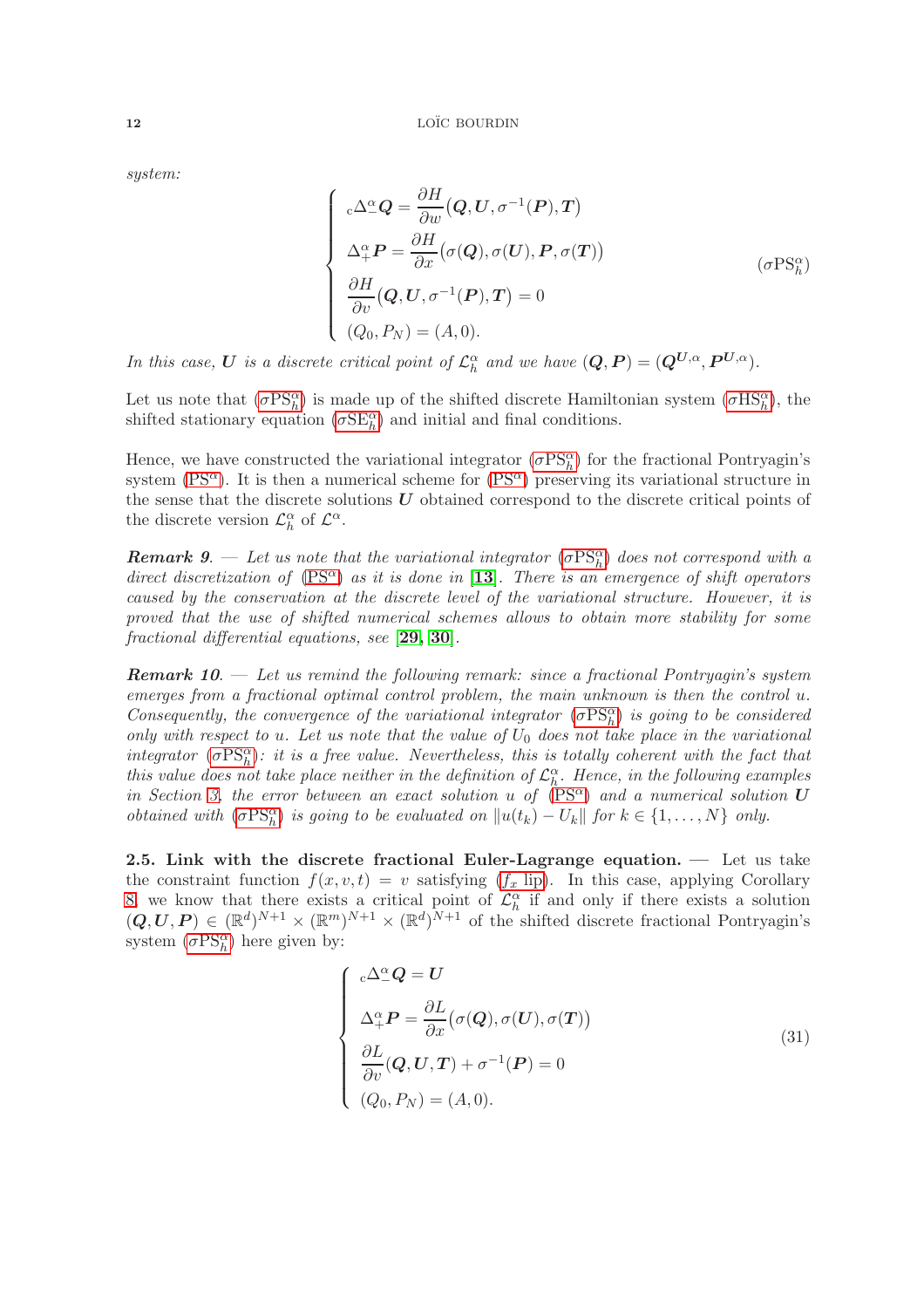In the affirmative case, it implies that  $Q$  is a discrete solution of the following *discrete frac*tional Euler-Lagrange equation:

$$
\frac{\partial L}{\partial x}(\boldsymbol{Q}, c\Delta^{\alpha}_{-}\boldsymbol{Q}, \boldsymbol{T}) + \Delta^{\alpha}_{+} \left( \frac{\partial L}{\partial v}(\boldsymbol{Q}, c\Delta^{\alpha}_{-}\boldsymbol{Q}, \boldsymbol{T}) \right) = 0.
$$
 (EL<sub>h</sub><sup>\alpha</sup>)

Finally, according to our works in  $[11]$  $[11]$  $[11]$ , we then obtain that  $Q$  is a critical point of the following discrete fractional Lagrangian functional:

$$
\mathbf{Q} \longrightarrow h \sum_{k=1}^{N} L(Q_k, (\mathbf{C} \Delta^{\alpha}_{-} \mathbf{Q})_k, t_k).
$$
 (32)

We refer to [[11](#page-25-15)] for more details concerning discrete fractional Euler-Lagrange equations.

### 3. Numerical tests

<span id="page-12-0"></span>In the following numerical tests, according to Remark 10, we are going to give graphic representations only of discrete solutions  $U$  and the study of the convergence of the variational integrator  $(\sigma PS<sub>h</sub><sup>\alpha</sup>)$  $(\sigma PS<sub>h</sub><sup>\alpha</sup>)$  $(\sigma PS<sub>h</sub><sup>\alpha</sup>)$  is only going to be evaluated on the convergence of the discrete control to the continuous one.

<span id="page-12-1"></span>3.1. The linear-quadratic example. — Linear-quadratic examples are often studied in the literature because they are used for tracking problems. The aim of these problems is to determine a control allowing to approach as much as possible reference trajectories, [[36](#page-26-17), Part 1.4, p.49. In this section, we study such an example, [[16](#page-25-18), Part 4.4.3, example 3, p.53]. More generally, a quadratic Lagrangian is often natural (for example in order to minimize distances) and even if the constraint functions are frequently non linear, we are often leaded to study linearised versions.

Let us choose  $d = m = A = 1$  and  $[a, b] = [0, 1]$ . Then, let us take the following quadratic Lagrangian and linear constraint function:

$$
L: \mathbb{R}^2 \times [0,1] \longrightarrow \mathbb{R} \text{ and } f: \mathbb{R}^2 \times [0,1] \longrightarrow \mathbb{R} \text{ (33)}
$$
  

$$
(x,v,t) \longmapsto (x^2+v^2)/2 \text{ (34)}
$$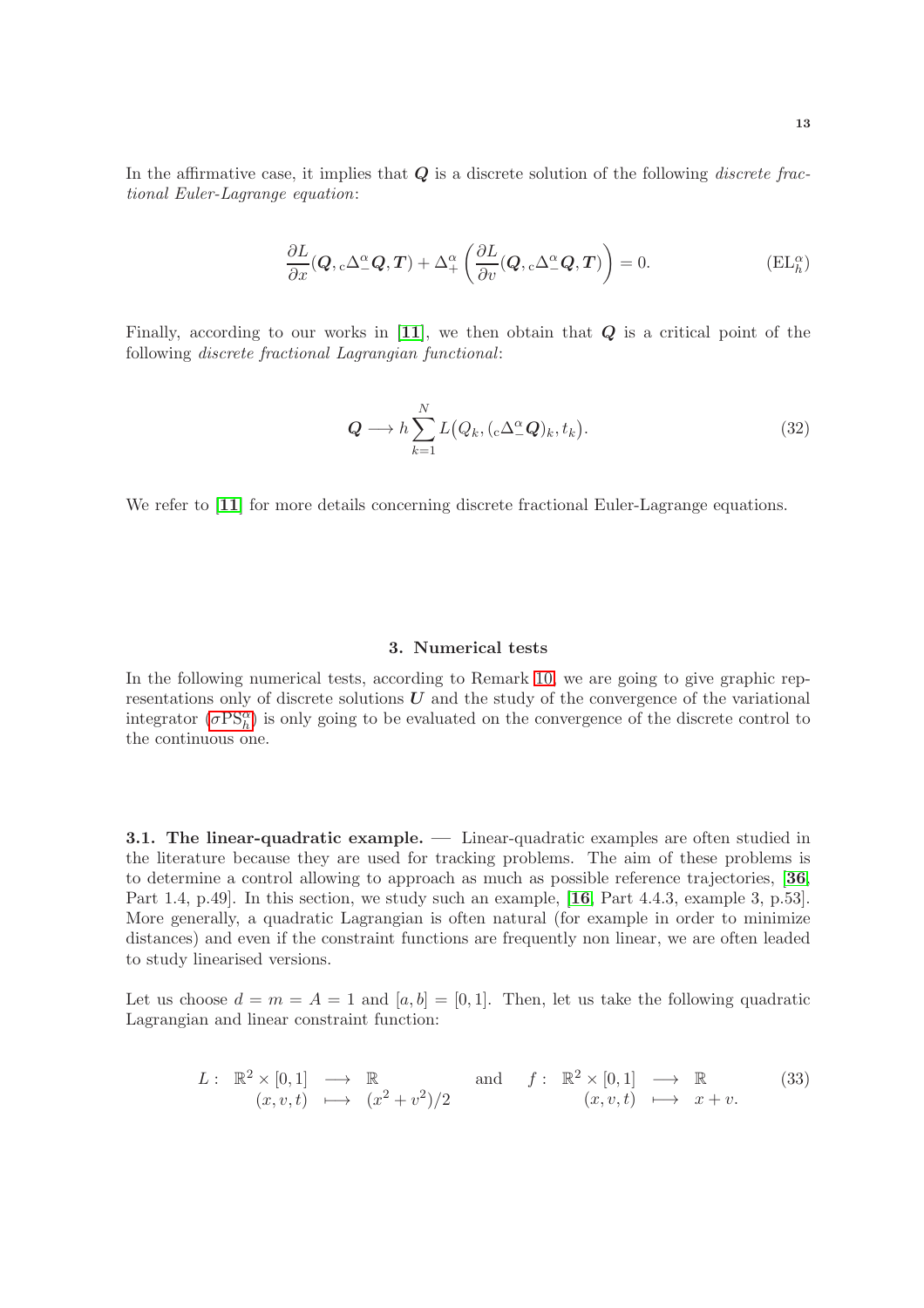Let us give the graphic representations of the numerical solutions  $\boldsymbol{U}$  given by  $(\sigma PS<sub>h</sub><sup>\alpha</sup>)$  $(\sigma PS<sub>h</sub><sup>\alpha</sup>)$  $(\sigma PS<sub>h</sub><sup>\alpha</sup>)$  for  $N = 500$  and for  $\alpha = 1, 3/4, 1/2, 1/4$ :



We have seen in [[9](#page-25-2)] that the fractional Pontryagin's system  $(PS^{\alpha})$  is explicitly solved only in the classical case  $\alpha = 1$  and we obtained the following unique critical point of  $\mathcal{L}^1$ :

$$
\forall t \in [0, 1], \ u(t) = \frac{\cosh(\sqrt{2})}{R} \sinh(\sqrt{2}t) - \frac{\sinh(\sqrt{2})}{R} \cosh(\sqrt{2}t), \tag{34}
$$

where  $R = \sqrt{2} \cosh(\sqrt{2}) - \sinh(\sqrt{2})$ . Hence, we can only test the convergence of the variational integrator ( $\sigma PS<sub>h</sub><sup>\alpha</sup>$  $\sigma PS<sub>h</sub><sup>\alpha</sup>$  $\sigma PS<sub>h</sub><sup>\alpha</sup>$ ) for  $\alpha = 1$ . We give the following graphic representing the logarithm of the error max  $(|u(t_k) - U_k|, k = 1, ..., N)$  versus the logarithm of h and the identity function for comparison:



In this example with  $\alpha = 1$ , the convergence seems then obtained with order 1. Nevertheless, we do not know the exact solution of  $(PS^{\alpha})$  in the strict fractional case  $0 < \alpha < 1$ . Consequently, we can not study the behaviour of the error in this case.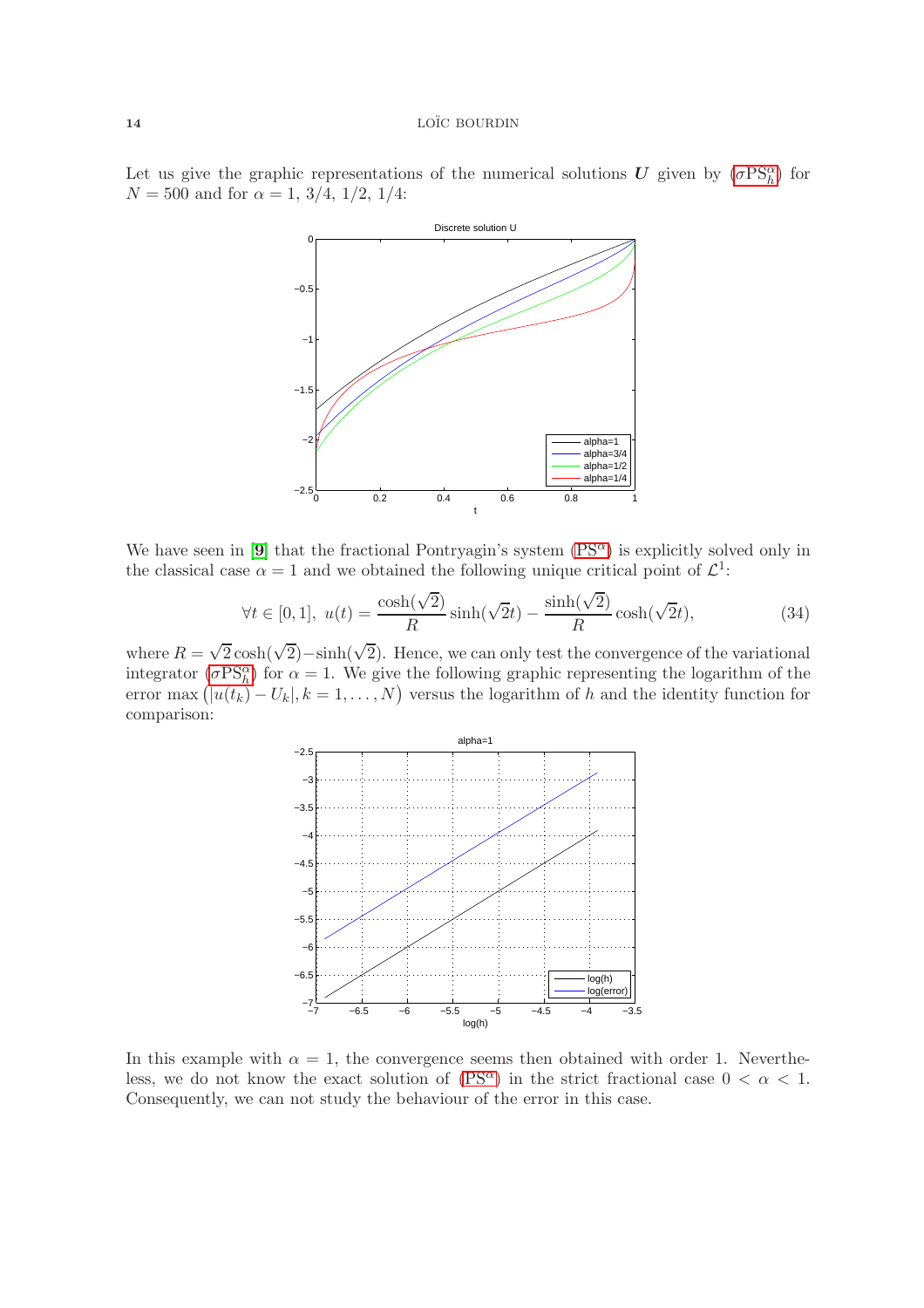<span id="page-14-0"></span>**3.2.** A solved fractional example. — In this section, we are going to compute  $(\sigma PS<sub>h</sub><sup>\alpha</sup>)$  $(\sigma PS<sub>h</sub><sup>\alpha</sup>)$  $(\sigma PS<sub>h</sub><sup>\alpha</sup>)$ in the framework of an example solved in the strict fractional case in the sense that we know explicitly the unique critical point u of  $\mathcal{L}_h^{\alpha}$  for any  $0 < \alpha \leq 1$ , see [[9](#page-25-2)]. Consequently, for this example, we can test the convergence of the variational integrator  $(\sigma PS_{h}^{\alpha})$  $(\sigma PS_{h}^{\alpha})$  $(\sigma PS_{h}^{\alpha})$  for any  $0 < \alpha \leq 1$ .

Then, let us choose  $d = m = A = 1$  and  $[a, b] = [0, 1]$ . Then, let us take the following Lagrangian and linear constraint function:

$$
L: \mathbb{R}^2 \times [0,1] \longrightarrow \mathbb{R} \quad \text{and} \quad f: \mathbb{R}^2 \times [0,1] \longrightarrow \mathbb{R} \quad (35)
$$
  
 $(x,v,t) \longmapsto (1-t)x + (v^2/2) \quad (x,v,t) \longmapsto x+v.$ 

Let us give the graphic representations of the numerical solutions  $\boldsymbol{U}$  given by  $(\sigma PS_{h}^{\alpha})$  $(\sigma PS_{h}^{\alpha})$  $(\sigma PS_{h}^{\alpha})$  for  $N = 500$  and for  $\alpha = 1, 3/4, 1/2, 1/4$ :



As we have seen in [[9](#page-25-2)], the fractional Pontryagin's system  $(PS^{\alpha})$  is explicitly solved for any  $0 < \alpha \leq 1$  and we obtained the following unique critical point of  $\mathcal{L}^{\alpha}$ :

$$
\forall t \in [0, 1], \ u(t) = -(1 - t)^{\alpha + 1} \mathcal{E}_{\alpha, \alpha + 2} \big( (1 - t)^{\alpha} \big), \tag{36}
$$

where  $E_{\alpha,\alpha+2}$  is the Mittag-Leffler function with parameter  $(\alpha,\alpha+2)$ . Let us the convergence of the variational integrator  $(\sigma PS_h^{\alpha})$  $(\sigma PS_h^{\alpha})$  $(\sigma PS_h^{\alpha})$  for any  $0 < \alpha \leq 1$ . We give the following graphics representing the logarithm of the error max  $(|u(t_k) - U_k|, k = 1, ..., N)$  versus the logarithm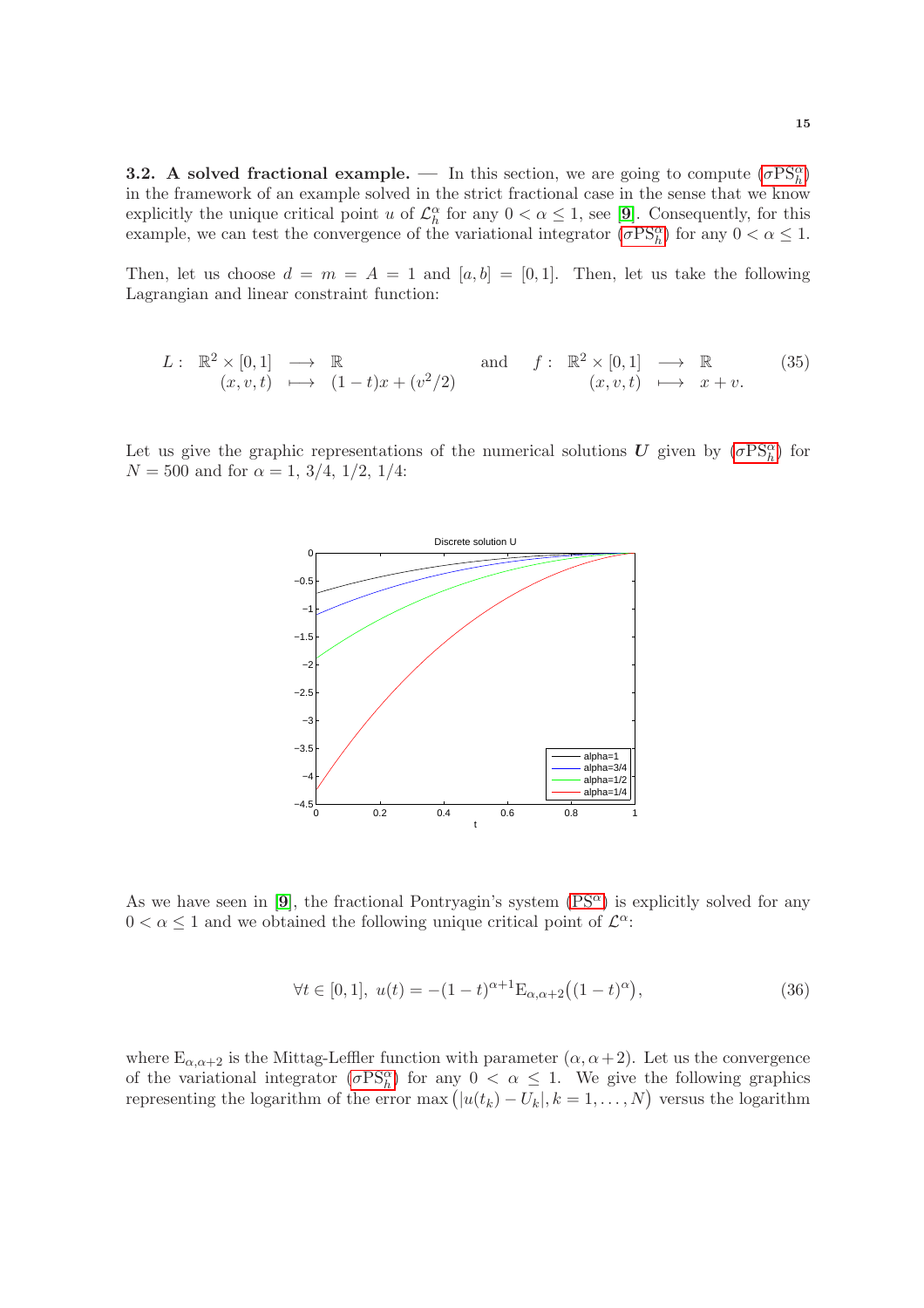

of h and the identity function for comparison for  $\alpha = 1, 3/4, 1/2, 1/4$ :

For this example, the convergence seems then obtained for any  $\alpha = 1, 3/4, 1/2, 1/4$  and still with order 1. Hence, the graphics obtained in these Sections [3.1](#page-12-1) and [3.2](#page-14-0) make us confident with respect to the quality of  $(\sigma PS<sub>h</sub><sup>\alpha</sup>)$  $(\sigma PS<sub>h</sub><sup>\alpha</sup>)$  $(\sigma PS<sub>h</sub><sup>\alpha</sup>)$  both in the classical and strict fractional cases.

### 4. A discrete fractional Noether's theorem

<span id="page-15-0"></span>Fractional Pontryagin's systems  $(PS^{\alpha})$  are very difficult to solve explicitly, see example in Section [3.1.](#page-12-1) Consequently, a deviously way in order to get informations on the exact solutions is to derive a constant of motion, *i.e.* functions which are constant on each solution. Such conservation laws allow to obtain many informations in the phase space for example or to integrate the equation by quadrature. In [[9](#page-25-2)], we prove a fractional Noether's theorem giving the existence of an explicit conservation law for fractional Pontryagin's systems  $(PS^{\alpha})$ exhibiting a symmetry. Let us remind that this result is based on a preliminary result proved by Torres and Frederico in [[17,](#page-25-3) [18](#page-25-4)].

In this section, we study the existence of discrete conservation laws for shifted discrete fractional Pontryagin's systems  $(\sigma PS<sub>h</sub><sup>\alpha</sup>)$  $(\sigma PS<sub>h</sub><sup>\alpha</sup>)$  $(\sigma PS<sub>h</sub><sup>\alpha</sup>)$ . Precisely, following the same strategy, we introduce the notion of discrete symmetry for such systems and prove a discrete fractional Noether's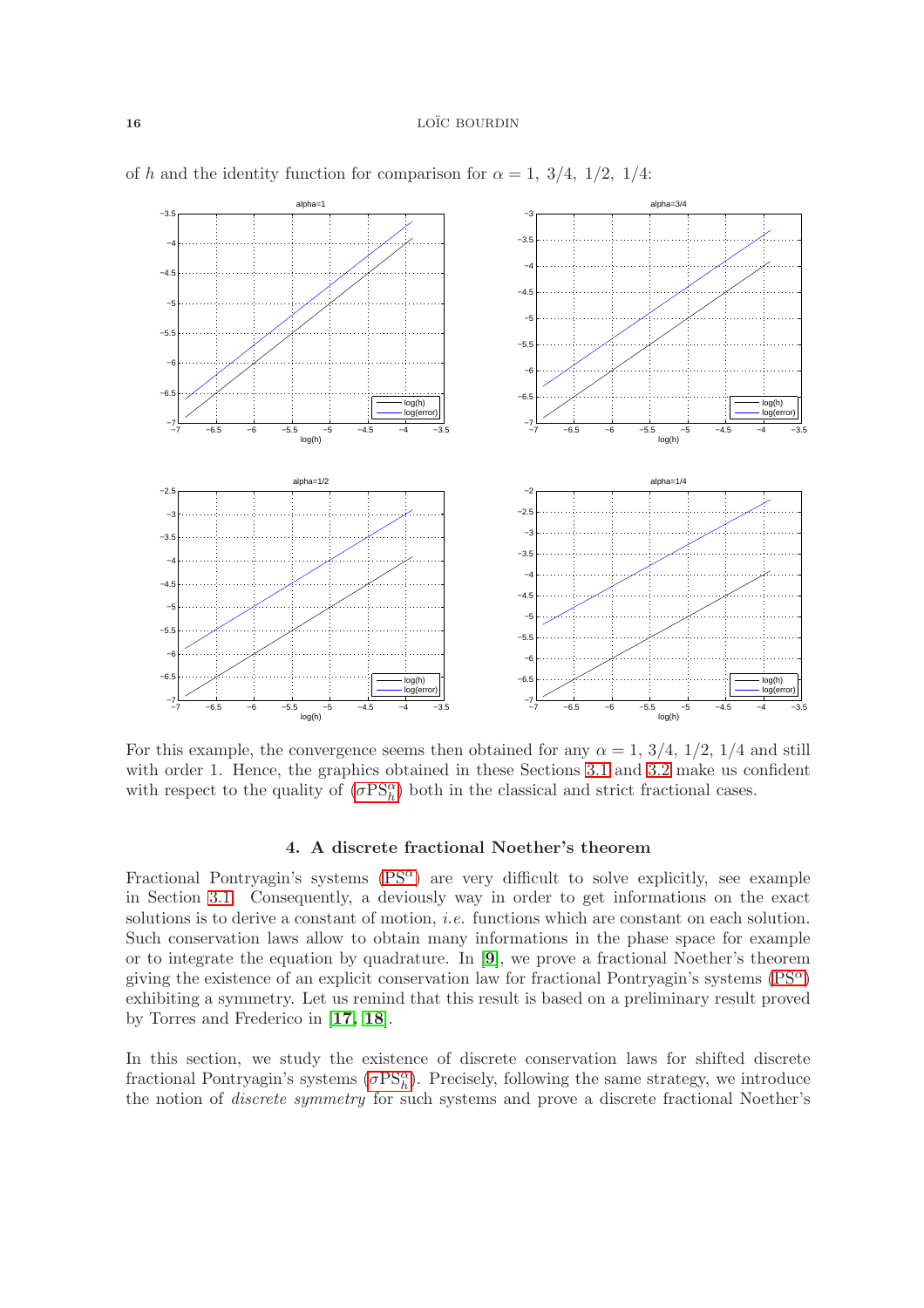theorem providing an explicit computable discrete constant of motion. Let us note that this work is strongly inspired from our study in [[10](#page-25-19)] where we have provided a discrete fractional Noether's theorem for discrete fractional Euler-Lagrange equations admitting a discrete symmetry.

We first review the definition of a one parameter group of diffeomorphisms:

**Definition 11.**  $-\text{Let } n \in \mathbb{N}^*$ . For any real s, let  $\phi(s, \cdot) : \mathbb{R}^n \longrightarrow \mathbb{R}^n$  be a diffeomorphism. Then,  $\Phi = {\phi(s, \cdot)}_{s \in \mathbb{R}}$  is a one parameter group of diffeomorphisms of  $\mathbb{R}^n$  if it satisfies:

1.  $\phi(0, \cdot) = Id_{\mathbb{R}^n}$ ; 2.  $\forall s, s' \in \mathbb{R}, \phi(s, \cdot) \circ \phi(s', \cdot) = \phi(s + s', \cdot);$ 3.  $\phi$  is of class  $\mathscr{C}^2$ .

Usual examples of one parameter groups of diffeomorphisms are given by translations and rotations. The action of three one parameter groups of diffeomorphisms on an Hamiltonian allows to define the notion of a discrete symmetry for a shifted discrete fractional Pontryagin's system  $(\sigma PS<sub>h</sub><sup>\alpha</sup>)$  $(\sigma PS<sub>h</sub><sup>\alpha</sup>)$  $(\sigma PS<sub>h</sub><sup>\alpha</sup>)$ :

**Definition 12.** — Let  $\Phi_i = {\phi_i(s, \cdot)}_{s \in \mathbb{R}}$ , for  $i = 1, 2, 3$ , be three one parameter groups of diffeomorphisms of  $\mathbb{R}^d$ ,  $\mathbb{R}^m$  and  $\mathbb{R}^d$  respectively. Let L be a Lagrangian, f be a constraint function and H be the associated Hamiltonian. H is said to be  ${}_{c}\Delta_{-}^{\alpha}$ -invariant under the action of  $(\Phi_i)_{i=1,2,3}$  if it satisfies: for any  $(Q, U, P)$  solution of  $(\sigma PS^{\alpha}_h)$  $(\sigma PS^{\alpha}_h)$  $(\sigma PS^{\alpha}_h)$  and any  $s \in \mathbb{R}$ 

$$
H(\phi_1(s, \mathbf{Q}), \phi_2(s, \mathbf{U}), \phi_3(s, \sigma^{-1}(\mathbf{P})), \mathbf{T}) - \phi_3(s, \sigma^{-1}(\mathbf{P})) \cdot c\Delta^{\alpha}(\phi_1(s, \mathbf{Q}))
$$
  
=  $H(\mathbf{Q}, \mathbf{U}, \sigma^{-1}(\mathbf{P}), \mathbf{T}) - \sigma^{-1}(\mathbf{P}) \cdot c\Delta^{\alpha} \mathbf{Q}.$  (37)

From this notion, we prove the following Lemma:

**Lemma 13.**  $\rightarrow$  Let L be a Lagrangian, f be a constraint function and H be the associated Hamiltonian. Let us assume that H is  ${}_{c}\Delta_{-}^{\alpha}$ -invariant under the action of three one parameter groups of diffeomorphisms  $(\Phi_i)_{i=1,2,3}$ . Then, the following equality holds for any solution  $(Q, U, P)$  solution of  $(\sigma PS<sub>h</sub><sup>\alpha</sup>)$  $(\sigma PS<sub>h</sub><sup>\alpha</sup>)$  $(\sigma PS<sub>h</sub><sup>\alpha</sup>)$ :

<span id="page-16-1"></span><span id="page-16-0"></span>
$$
\frac{\partial \phi_1}{\partial s}(0, \mathbf{Q}) \cdot \sigma^{-1}(\Delta_+^{\alpha} \mathbf{P}) - {}_c\Delta_-^{\alpha} \left( \frac{\partial \phi_1}{\partial s}(0, \mathbf{Q}) \right) \cdot \sigma^{-1}(\mathbf{P}) = 0. \tag{38}
$$

*Proof.* — Let us differentiate [\(37\)](#page-16-0) with respect to s and let us invert the operator  ${}_{c}\Delta^{\alpha}_{-}$  and  $\partial/\partial s$ . Taking  $s = 0$ , we finally obtain:

$$
\frac{\partial H}{\partial x}(\star) \cdot \frac{\partial \phi_1}{\partial s}(0, \mathbf{Q}) + \frac{\partial H}{\partial v}(\star) \cdot \frac{\partial \phi_2}{\partial s}(0, \mathbf{U}) + \frac{\partial H}{\partial w}(\star) \cdot \frac{\partial \phi_3}{\partial s}(0, \sigma^{-1}(\mathbf{P})) \n- \frac{\partial \phi_3}{\partial s}(0, \sigma^{-1}(\mathbf{P})) \cdot c\Delta^{\alpha}_{-} \mathbf{Q} - \sigma^{-1}(\mathbf{P}) \cdot c\Delta^{\alpha}_{-} \left(\frac{\partial \phi_1}{\partial s}(0, \mathbf{Q})\right) = 0, (39)
$$

where  $\star = (Q, U, \sigma^{-1}(P), T)$ . Since  $(Q, U, P)$  is solution of  $(\sigma PS<sub>h</sub><sup>\alpha</sup>)$  $(\sigma PS<sub>h</sub><sup>\alpha</sup>)$  $(\sigma PS<sub>h</sub><sup>\alpha</sup>)$ , we obtain [\(38\)](#page-16-1).  $\Box$ 

Let us note that this last result corresponds to the discrete version of the result proved by Torres and Frederico in [[17,](#page-25-3) [18](#page-25-4)]. Let us remind that our aim is to provide an explicit discrete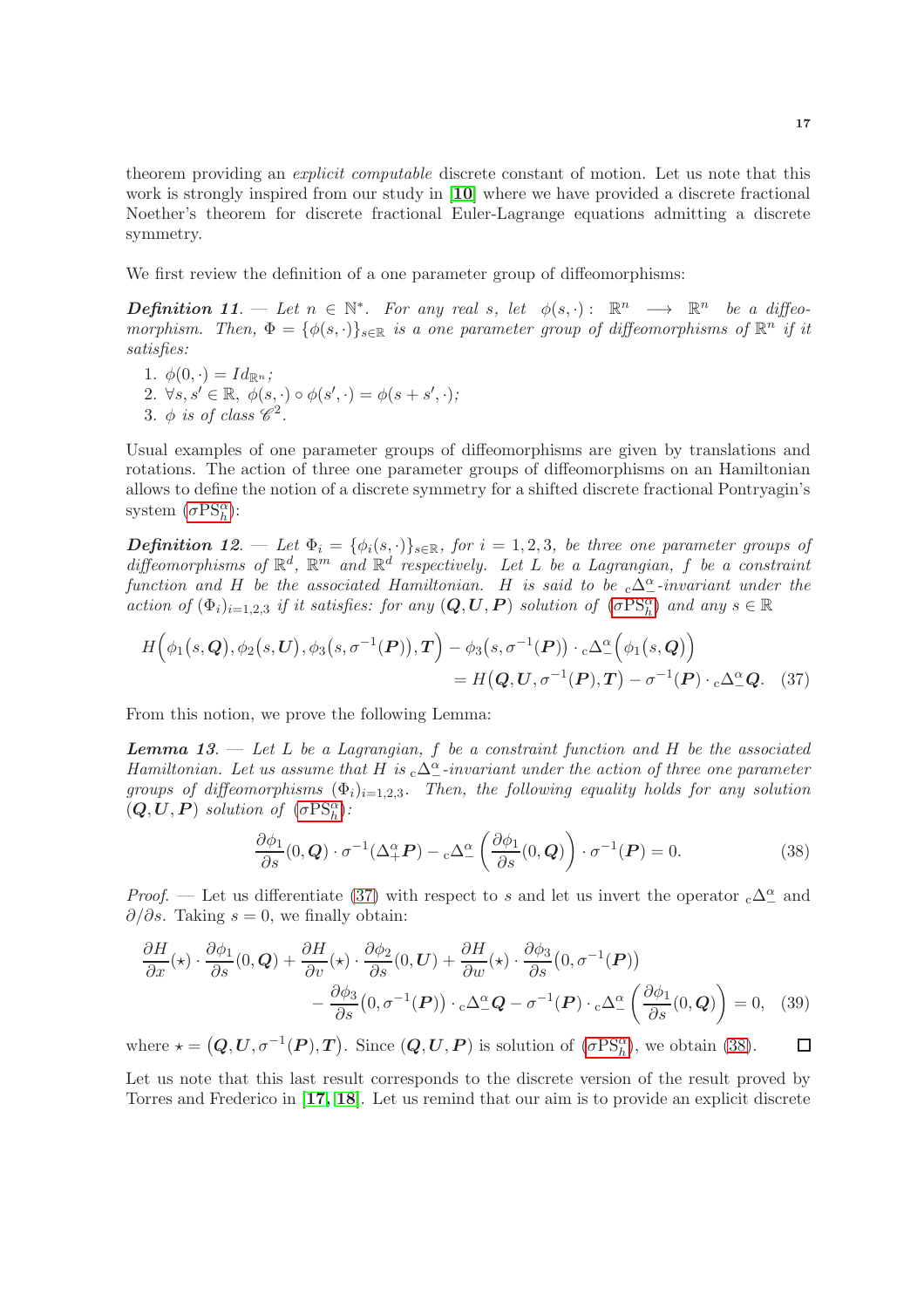constant of motion for shifted discrete fractional Pontryagin's systems  $(\sigma PS<sub>h</sub><sup>\alpha</sup>)$  $(\sigma PS<sub>h</sub><sup>\alpha</sup>)$  $(\sigma PS<sub>h</sub><sup>\alpha</sup>)$  exhibiting a discrete symmetry. Our result is based on Lemma 13 and on the following implication:

<span id="page-17-0"></span>
$$
\forall \mathbf{G} \in \mathbb{R}^{N+1}, \ \Delta_-^1 \mathbf{G} = 0 \Longrightarrow \exists c \in \mathbb{R}, \ \forall k = 0, \dots, N, \ G_k = c. \tag{40}
$$

Namely, if the discrete derivative of  $G$  vanishes, then  $G$  is constant. Consequently, our aim is to write the left term of [\(38\)](#page-16-1) as an explicit discrete derivative (*i.e.* as  $\Delta^1$  of an explicit quantity). In this way, we are going to use a *discrete transfer formula* as it is done in  $[10]$  $[10]$  $[10]$ for discrete fractional Euler-Lagrange equations admitting a discrete symmetry.

Nevertheless, we have first to introduce some square matrices of length  $(N + 1)$ . First,  $B_1 := \text{Id}_{N+1}$  and then, for any  $r \in \{2, ..., N\}$ , the square matrices  $B_r \in \mathcal{M}_{N+1}$  defined by:

$$
\forall i, j = 0, \dots, N, (B_r)_{i,j} := \delta_{\{1 \le i \le N-1\}} \delta_{\{1 \le j \le N-r\}} \delta_{\{0 \le i-j \le r-1\}} - \delta_{\{j=0\}} \delta_{\{r \le i\}},
$$
(41)

where  $\delta$  is the Kronecker symbol. Secondly, we define the square matrices  $C_r \in \mathcal{M}_{N+1}$  by:

$$
\forall r = 1, ..., N, \ \forall i, j = 0, ..., N, \ (C_r)_{i,j} := \delta_{\{r \le i\}} \delta_{\{j=0\}}.
$$
 (42)

Finally, we define the square matrices  $A_r \in \mathcal{M}_{N+1}$  by:

$$
\forall r = 1, \dots, N, \ A_r := \alpha_r B_r + \beta_r^{\alpha} C_r,\tag{43}
$$

where  $\beta_r^{\alpha} = \sum_{k=0}^r \alpha_k$ . Examples of matrices  $A_r \in \mathcal{M}_{N+1}$  for  $N=5$  are given in Appendix [A.4.](#page-23-0)

Lemma 14 (Discrete transfer formula). — Let  $G^1$ ,  $G^2 \in (\mathbb{R}^d)^{N+1}$  satisfying  $G_N^2 = 0$ . Then, the following equality holds:

$$
G^{1} \cdot \sigma^{-1}(\Delta_{+}^{\alpha} G^{2}) - (\mathbf{C} \Delta_{-}^{\alpha} G^{1}) \cdot \sigma^{-1}(G^{2}) = h^{1-\alpha} \Delta_{-}^{1} \Big[ \sum_{r=1}^{N} A_{r} \times (G^{1} \cdot \sigma^{r-1}(G^{2})) \Big]. \tag{44}
$$

*Proof.* — See Appendix [A.4.](#page-23-0)

Consequently, combining Lemmas 13 and 14, we prove:

**Theorem 15 (Discrete fractional Noether's theorem).** — Let L be a Lagrangian, f be a constraint function and H be the associated Hamiltonian. Let us assume that H is  ${}_{c}\Delta_{-}^{\alpha}$ invariant under the action of three one parameter groups of diffeomorphisms  $(\Phi_i)_{i=1,2,3}$ . Then, the following equality holds for any solution  $(\mathbf{Q}, \mathbf{U}, \mathbf{P})$  of  $(\sigma PSR^{\alpha})$  $(\sigma PSR^{\alpha})$  $(\sigma PSR^{\alpha})$ :

$$
\Delta_{-}^{1}\left[\sum_{r=1}^{N} A_{r} \times \left(\frac{\partial \phi_{1}}{\partial s}(0, \mathbf{Q}) \cdot \sigma^{r-1}(\mathbf{P})\right)\right] = 0.
$$
\n(45)

According to Equation [\(40\)](#page-17-0), this theorem provides a discrete constant of motion for any shifted discrete fractional Pontryagin's systems  $(\sigma PS<sub>h</sub><sup>\alpha</sup>)$  $(\sigma PS<sub>h</sub><sup>\alpha</sup>)$  $(\sigma PS<sub>h</sub><sup>\alpha</sup>)$  exhibiting a discrete symmetry. Moreover, this discrete conservation law is not only explicit but also computable in a finite number of steps. Let us see a concrete example:

**Example 16.** — Let us consider  $d = m = 2$ , the following quadratic Lagrangian and the following linear constraint function:

$$
L: \mathbb{R}^2 \times \mathbb{R}^2 \times [a, b] \longrightarrow \mathbb{R}
$$
  
\n $(x, v, t) \longmapsto (||x||^2 + ||v||^2)/2$   
\nand  $f: \mathbb{R}^2 \times \mathbb{R}^2 \times [a, b] \longrightarrow \mathbb{R}^2$   
\n $(x, v, t) \longmapsto x + v.$   
\n(46)

$$
\Box
$$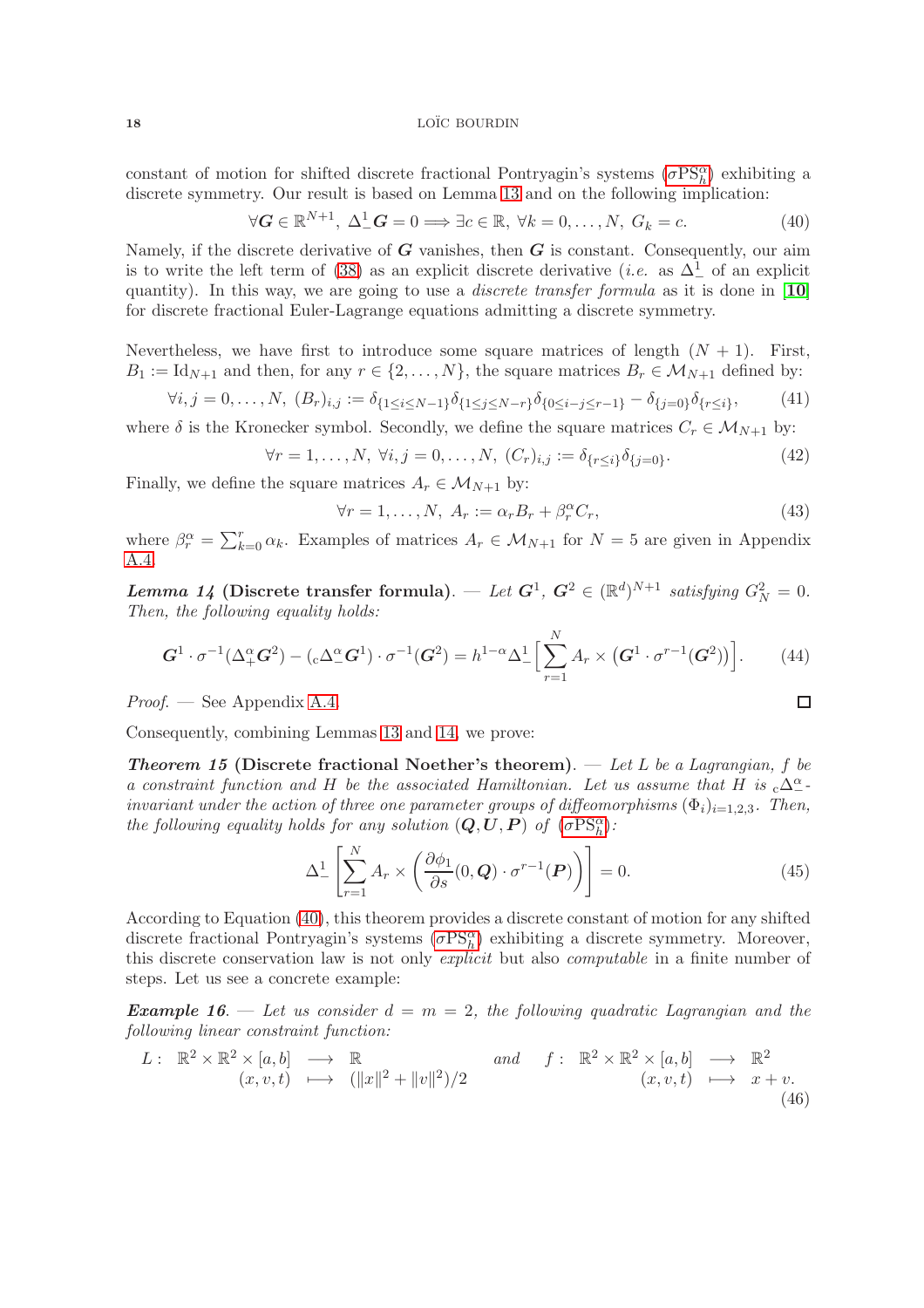Then, we consider the three one parameter groups of diffeomorphisms given by the following rotations:

$$
\phi_i: \mathbb{R} \times \mathbb{R}^2 \longrightarrow \mathbb{R}^2
$$
\n
$$
(s, x_1, x_2) \longmapsto \begin{pmatrix} \cos(s\theta_i) & -\sin(s\theta_i) \\ \sin(s\theta_i) & \cos(s\theta_i) \end{pmatrix} \begin{pmatrix} x_1 \\ x_2 \end{pmatrix},
$$
\n
$$
(47)
$$

for  $i = 1, 2, 3$  and where  $\theta_1, \theta_2 \in \mathbb{R}$  and  $\theta_3 = -\theta_1$ . With these parameters, one can prove that the Hamiltonian H associated to L and f is  ${}_{c}\Delta_{-}^{\alpha}$ -invariant under the action of  $(\Phi_i)_{i=1,2,3}$ . Consequently, the fractional Pontryagin's system  $(\sigma PS<sub>h</sub><sup>\alpha</sup>)$  $(\sigma PS<sub>h</sub><sup>\alpha</sup>)$  $(\sigma PS<sub>h</sub><sup>\alpha</sup>)$  admits a symmetry and then admits an explicit discrete conservation law given by the discrete fractional Noether's Theorem 15.

We choose  $A = (1, 2)$ ,  $N = 100$  and  $\theta_1 = \theta_2 = -\theta_3 = 1$ . Let us compute  $(\sigma PS_{h}^{\alpha})$  $(\sigma PS_{h}^{\alpha})$  $(\sigma PS_{h}^{\alpha})$  for  $\alpha = 1$ , 3/4, 1/2, 1/4. Then, we denote  $\mathbf{Q} = (\mathbf{Q}^1, \mathbf{Q}^2)$  and  $\mathbf{P} = (\mathbf{P}^1, \mathbf{P}^2)$  the discrete solutions *obtained and we denote*  $G = \partial \phi_1 / \partial s(0, Q) = (-Q^2, Q^1)$ . We are then interested in the value of:

<span id="page-18-0"></span>
$$
\sum_{r=1}^{N} A_r \times \left( \mathbf{G} \cdot \sigma^{r-1}(\mathbf{P}) \right). \tag{48}
$$

Let us see the graphics obtained by the computation of  $(\sigma PS_{h}^{\alpha})$  $(\sigma PS_{h}^{\alpha})$  $(\sigma PS_{h}^{\alpha})$  and by the computation of the quantity given in Equation [\(48\)](#page-18-0) for  $\alpha = 1, 3/4, 1/2, 1/4$ :

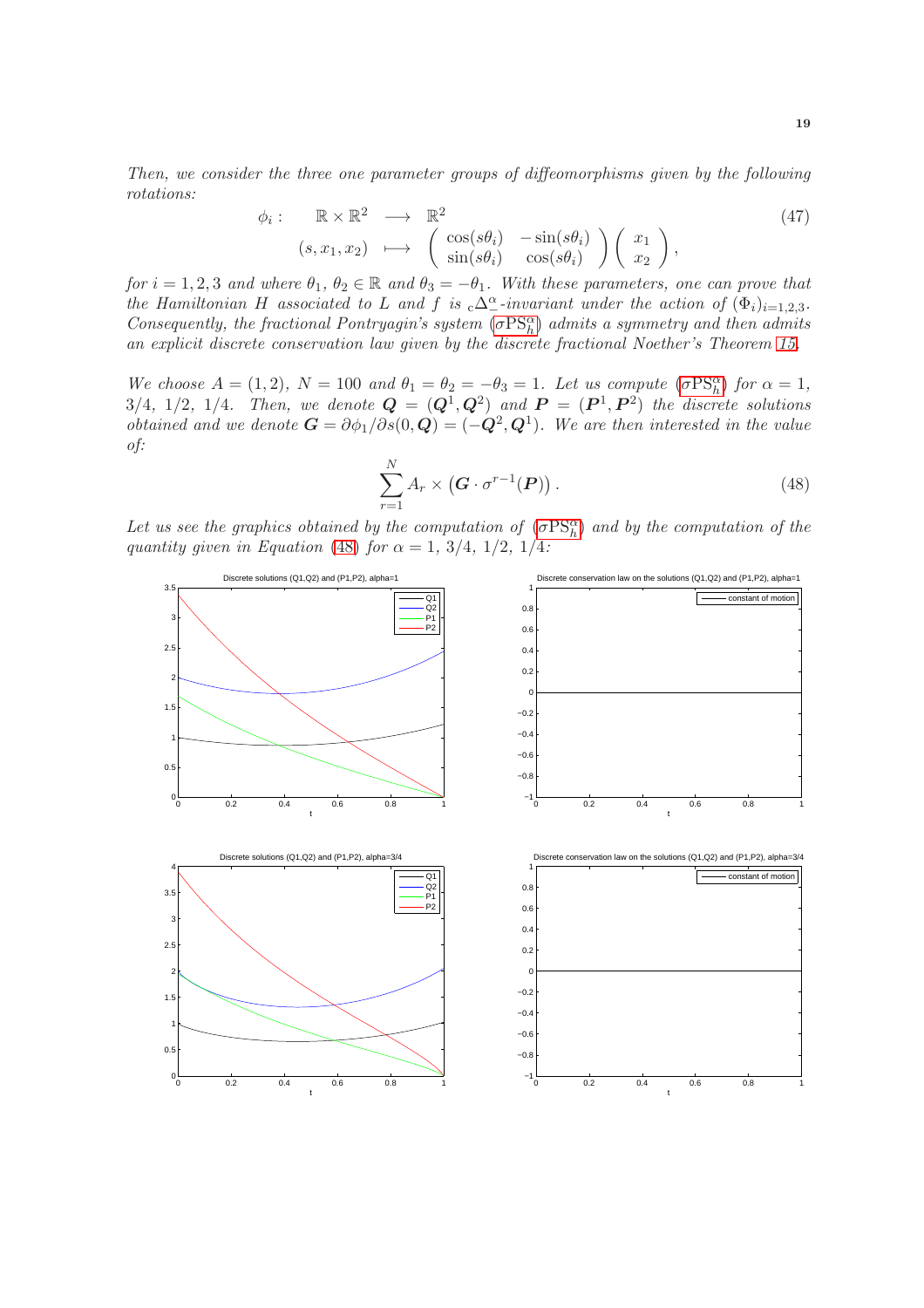

As expected from Theorem 15, we obtain discrete constants of motion for this discrete fractional Pontryagin's system  $(\sigma PS<sub>h</sub><sup>\alpha</sup>)$  $(\sigma PS<sub>h</sub><sup>\alpha</sup>)$  $(\sigma PS<sub>h</sub><sup>\alpha</sup>)$  admitting a discrete symmetry and for any  $\alpha = 1, 3/4$ ,  $1/2$ ,  $1/4$ . In this specific example, the constant obtained is zero.

### A

## Appendix A

<span id="page-19-0"></span>A.1. Result of stability of order  $1. - \text{In this section, we use the notations and definitions}$ given in Sections [2.3](#page-8-0) and [2.4.](#page-8-1) Let us prove the following Lemma:

**Lemma 17.**  $\quad$  Let  $\mathbf{U}, \bar{\mathbf{U}} \in (\mathbb{R}^m)^{N+1}$ . Then, there exists a constant  $C_1 \geq 0$  such that:

$$
\forall |\varepsilon| < 1, \ \forall k = 0, \dots, N, \ \|Q_k^{U + \varepsilon \bar{U}, \alpha} - Q_k^{U, \alpha}\| \le C_1 |\varepsilon|.
$$
\n
$$
(49)
$$

Proof. — First, let us prove by induction that:

<span id="page-19-1"></span>
$$
\forall k = 0, \dots, N, \ \exists R_k \ge 0, \ \forall |\varepsilon| < 1, \ \|\boldsymbol{Q}_k^{\boldsymbol{U} + \varepsilon \bar{\boldsymbol{U}}, \alpha} - \boldsymbol{Q}_k^{\boldsymbol{U}, \alpha}\| \le R_k |\varepsilon|.
$$
\n(50)

For  $k = 0$ , let us take  $R_0 = 0$  since  $Q_0^{U+\varepsilon \bar{U},\alpha} = Q_0^{U,\alpha} = A$  for any  $|\varepsilon| < 1$ . Let  $k \in \{1, \ldots, N\}$ and let us assume that the result [\(50\)](#page-19-1) is satisfied for any  $n = 0, \ldots, k - 1$ . Let us prove that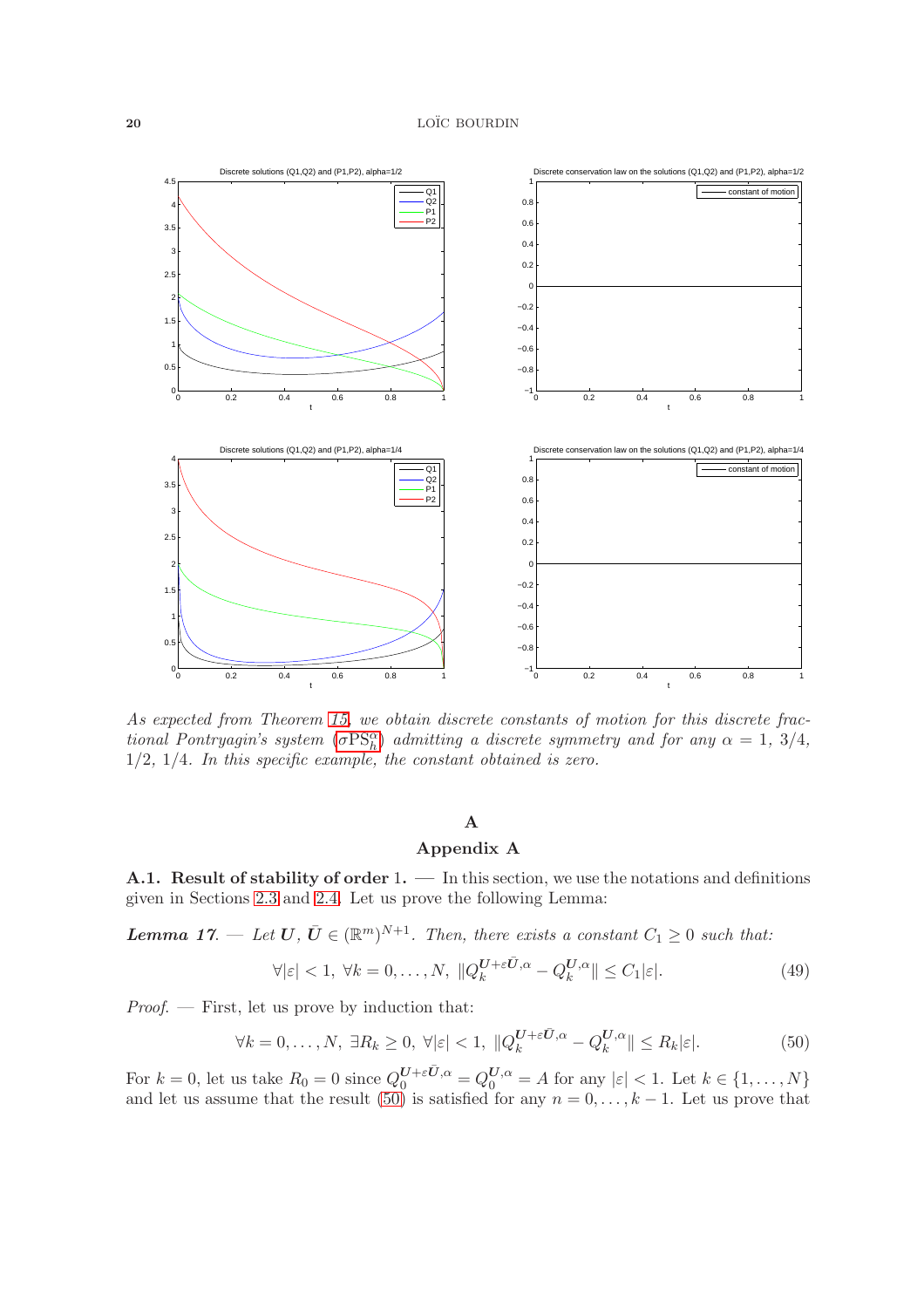the result [\(50\)](#page-19-1) is then satisfied for  $n = k$ . Since  $Q^{U,\alpha}$  (resp.  $Q^{U+\varepsilon \bar{U},\alpha}$ ) is solution of  $(\text{CP}_Q^{\alpha})$ associated to U (resp. to  $U + \varepsilon \overline{U}$ ), we have:

$$
Q_k^{U,\alpha} = h^{\alpha} f(Q_k^{U,\alpha}, U_k, t_k) + A - \sum_{r=1}^k \alpha_r (Q_{k-r}^{U,\alpha} - A)
$$
\n(51)

and for any  $|\varepsilon|$  < 1:

$$
Q_k^{\mathbf{U}+\varepsilon\bar{\mathbf{U}},\alpha} = h^{\alpha} f(Q_k^{\mathbf{U}+\varepsilon\bar{\mathbf{U}},\alpha}, U_k + \varepsilon\bar{U}_k, t_k) + A - \sum_{r=1}^k \alpha_r(Q_{k-r}^{\mathbf{U}+\varepsilon\bar{\mathbf{U}},\alpha} - A). \tag{52}
$$

Consequently, for any  $|\varepsilon|$  < 1:

$$
||Q_k^{U+\varepsilon\bar{U},\alpha} - Q_k^{U,\alpha}|| \le h^{\alpha} ||f(Q_k^{U+\varepsilon\bar{U},\alpha}, U_k + \varepsilon\bar{U}_k, t_k) - f(Q_k^{U,\alpha}, U_k, t_k)|| + \sum_{r=1}^k |\alpha_r|||Q_{k-r}^{U+\varepsilon\bar{U},\alpha} - Q_{k-r}^{U,\alpha}||, \tag{53}
$$

and then, with the induction hypothesis, we have for any  $|\varepsilon| < 1$ :

$$
||Q_k^{U+\varepsilon\bar{U},\alpha} - Q_k^{U,\alpha}|| \le h^{\alpha} ||f(Q_k^{U+\varepsilon\bar{U},\alpha}, U_k + \varepsilon\bar{U}_k, t_k) - f(Q_k^{U,\alpha}, U_k + \varepsilon\bar{U}_k, t_k) ||
$$
  
+  $h^{\alpha} ||f(Q_k^{U,\alpha}, U_k + \varepsilon\bar{U}_k, t_k) - f(Q_k^{U,\alpha}, U_k, t_k) || + \sum_{r=1}^k |\alpha_r| R_{k-r} |\varepsilon|.$  (54)

Finally, using Condition  $(f_x \text{ lip})$  and a Taylor's expansion of order 1 with explicit remainder, we prove:

$$
\forall |\varepsilon| < 1, \ \|Q_k^{U + \varepsilon \bar{U}, \alpha} - Q_k^{U, \alpha}\| \le h^{\alpha} M \|Q_k^{U + \varepsilon \bar{U}, \alpha} - Q_k^{U, \alpha}\| + h^{\alpha} |\varepsilon| \left\|\frac{\partial f}{\partial v}(Q_k^{U, \alpha}, \xi^{\varepsilon}, t_k) \times \bar{U}_k\right\| + \sum_{r=1}^k |\alpha_r| R_{k-r} |\varepsilon|, \tag{55}
$$

where  $\xi^{\varepsilon} \in [U_k, U_k + \varepsilon \bar{U}_k] \subset [-M_1, M_1]^m$  with  $M_1 \geq 0$  independent of  $|\varepsilon| < 1$ . Hence, since  $\partial f / \partial v$  is continuous, we can conclude that there exists  $M_2 \geq 0$  such that:

$$
\forall |\varepsilon| < 1, \ \left\| \frac{\partial f}{\partial v}(Q_k^{U,\alpha}, \xi^{\varepsilon}, t_k) \times \bar{U}_k \right\| \le M_2. \tag{56}
$$

Consequently, since  $h^{\alpha}M < 1$  from Condition [\(cond](#page-6-0) h), we have:

$$
\forall |\varepsilon| < 1, \ \|Q_k^{U+\varepsilon \bar{U},\alpha} - Q_k^{U,\alpha}\| \le \frac{|\varepsilon|}{1 - h^{\alpha}M} \left( h^{\alpha} M_2 + \sum_{r=1}^k R_{k-r} |\alpha_r| \right). \tag{57}
$$

We then define  $R_k := (h^{\alpha} M_2 + \sum_{r=1}^k R_{k-r} |\alpha_r|)/(1 - h^{\alpha} M)$  independent  $|\varepsilon| < 1$  which concludes the induction. To complete the proof, we have just to define  $C_1 = \max\{R_k, k =$  $0, \ldots, N$ .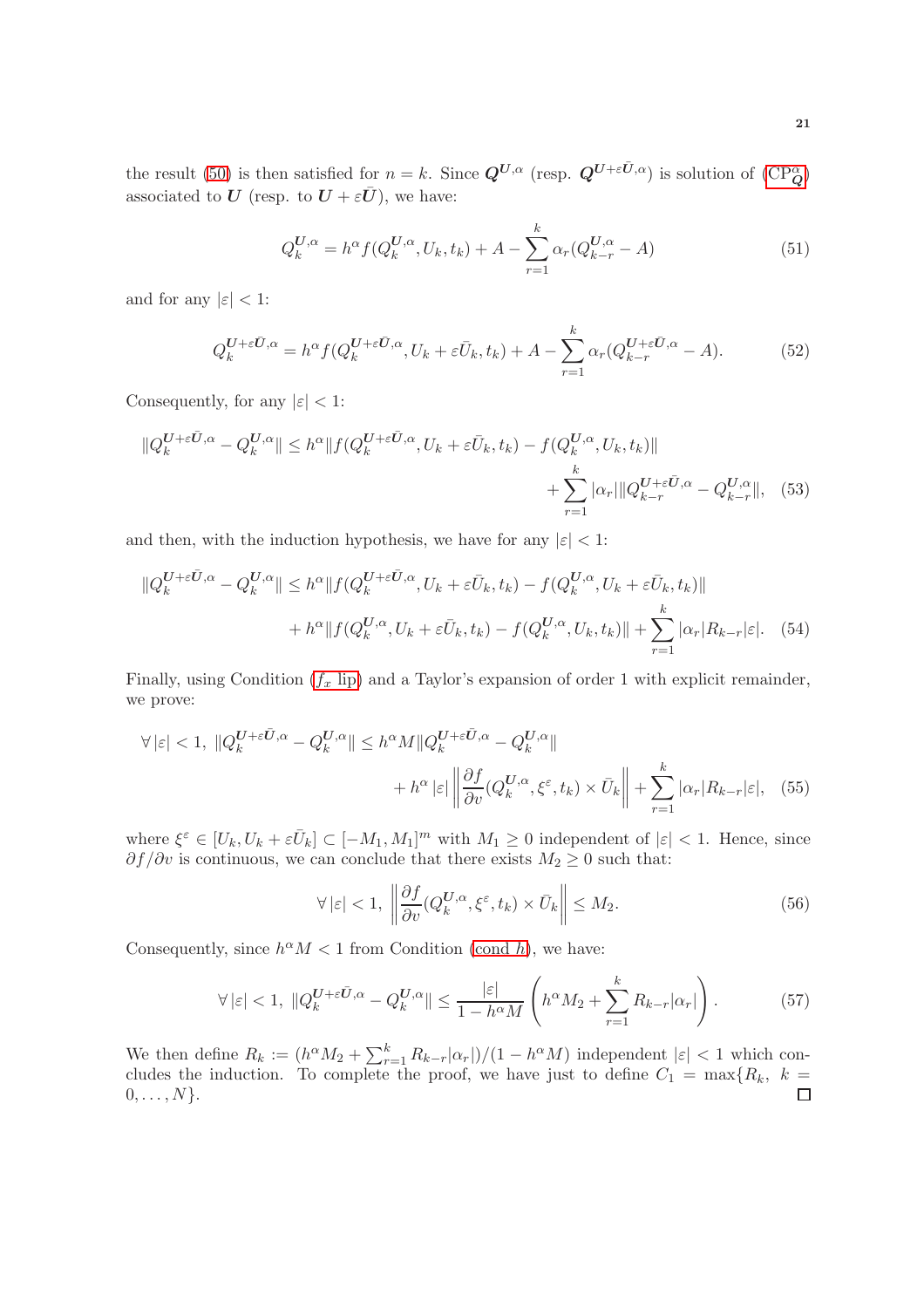A.2. Result of stability of order 2. — In this section, we use the notations and definitions given in Sections [2.3](#page-8-0) and [2.4.](#page-8-1) We prove the following Lemma with the help of Lemma 17:

**Lemma 18.**  $\blacksquare$  Let  $\boldsymbol{U}, \boldsymbol{U} \in (\mathbb{R}^m)^{N+1}$ . Then, there exists a constant  $C \geq 0$  such that:

$$
\forall |\varepsilon| < 1, \ \forall k = 0, \dots, N, \ \|Q_k^{U + \varepsilon \bar{U}, \alpha} - Q_k^{U, \alpha} - \varepsilon \bar{Q}_k\| \le C\varepsilon^2,\tag{58}
$$

where  $Q$  is the unique solution of the following linearised discrete fractional Cauchy problem:

$$
\begin{cases}\n\mathbf{C} \Delta^{\alpha}_{-} \bar{\mathbf{Q}} = \frac{\partial f}{\partial x} (\mathbf{Q}^{U,\alpha}, \mathbf{U}, \mathbf{T}) \times \bar{\mathbf{Q}} + \frac{\partial f}{\partial v} (\mathbf{Q}^{U,\alpha}, \mathbf{U}, \mathbf{T}) \times \bar{\mathbf{U}} \\
\bar{Q}_{0} = 0.\n\end{cases} \tag{LCP}_{\bar{\mathbf{Q}}}^{\alpha}
$$

Its existence and its uniqueness are provided by Theorem 5 and Conditions  $(f_x$  [lip\)](#page-3-0) and  $(\text{cond } h).$ 

*Proof.* — We proceed in the same manner that for Lemma 17. Let us prove by induction that:

<span id="page-21-0"></span>
$$
\forall k = 0, \dots, N, \ \exists R_k \ge 0, \ \forall |\varepsilon| < 1, \ \|\overline{Q}_k^{U + \varepsilon \bar{U}, \alpha} - \overline{Q}_k^{U, \alpha} - \varepsilon \bar{Q}_k\| \le R_k \varepsilon^2. \tag{59}
$$

For  $k = 0$ , let us take  $R_0 = 0$  since  $Q_0^{U+\varepsilon \bar{U},\alpha} = Q_0^{U,\alpha} = A$  for any  $|\varepsilon| < 1$  and  $\bar{Q}_0 = 0$ . Let  $k \in \{1, \ldots, N\}$  and let us assume that the result [\(59\)](#page-21-0) is satisfied for any  $n = 0, \ldots, k - 1$ . Let us prove that the result [\(59\)](#page-21-0) is then satisfied for  $n = k$ . Since  $Q^{U,\alpha}$  (resp.  $Q^{U+\varepsilon \bar{U},\alpha}$ ) is solution of  $(\text{LCP}^{\alpha}_{\bar{Q}})$  associated to U (resp. to  $U + \varepsilon \bar{U}$ ) and since  $\bar{Q}$  is solution of  $(\text{LCP}^{\alpha}_{\bar{Q}})$ , we have with a Taylor's expansion of order 2 with explicit remainder:

$$
\forall |\varepsilon| < 1, \ Q_k^{U + \varepsilon \bar{U}, \alpha} - Q_k^{U, \alpha} - \varepsilon \bar{Q}_k = h^{\alpha} \frac{\partial f}{\partial x} (Q_k^{U, \alpha}, U_k, t_k) \times (Q_k^{U + \varepsilon \bar{U}, \alpha} - Q_k^{U, \alpha} - \varepsilon \bar{Q}_k)
$$

$$
+ h^{\alpha} \left( \frac{1}{2} \nabla^2 f(\xi_1^{\varepsilon}, \xi_2^{\varepsilon}, t_k) (Q_k^{U + \varepsilon \bar{U}, \alpha} - Q_k^{U, \alpha}, \varepsilon \bar{U}_k, 0)^2 \right) - \sum_{r=1}^k \alpha_r (Q_{k-r}^{U + \varepsilon \bar{U}, \alpha} - Q_{k-r}^{U, \alpha} - \varepsilon \bar{Q}_{k-r}), \tag{60}
$$

where:

 $\xi_1^{\varepsilon}$   $\in$   $[Q_{k}^{\bm{U},\alpha}]$  $\left[ \begin{smallmatrix} U,\alpha \ k \end{smallmatrix} , Q_k^{\bm{U}+\varepsilon \bar{\bm{U}},\alpha} \right] \ \subset \ [ \Vert Q_k^{\bm{U},\alpha} \]$  $\frac{U, \alpha}{k}$   $\parallel$   $C_1$ ,  $\parallel Q_k^{\bm{U}, \alpha}$  $\| \mathcal{L}_{k}^{U,\alpha} \|$  +  $C_1$ ] from Lemma 17. Then,  $\xi_1^{\varepsilon} \in$  $(-M_1, M_1]^d$  with  $M_1 \geq 0$  independent of  $|\varepsilon| < 1$ ;  $-\xi_2^{\varepsilon} \in [U_k, U_k + \varepsilon U_k] \subset [-M_2, M_2]^m$  with  $M_2 \ge 0$  independent of  $|\varepsilon| < 1$ .

Since  $\nabla^2 f(\cdot, \cdot, t_k)$  is continuous, we conclude that there exists  $M_3 \geq 0$  such that:

$$
\forall |\varepsilon| < 1, \ \left\| \frac{1}{2} \nabla^2 f(\xi_1^{\varepsilon}, \xi_2^{\varepsilon}, t_k) (Q_k^{U + \varepsilon \bar{U}, \alpha} - Q_k^{U, \alpha}, \varepsilon \bar{U}_k, 0)^2 \right\|
$$
  

$$
\leq M_3(\|Q_k^{U + \varepsilon \bar{U}, \alpha} - Q_k^{U, \alpha}\|^2 + 2\|Q_k^{U + \varepsilon \bar{U}, \alpha} - Q_k^{U, \alpha}\| \|\varepsilon \bar{U}_k\| + \|\varepsilon \bar{U}_k\|^2). \tag{61}
$$

Hence, from Lemma 17, there exists  $M_4 \geq 0$  such that:

<span id="page-21-2"></span><span id="page-21-1"></span>
$$
\forall |\varepsilon| < 1, \ \left\| \frac{1}{2} \nabla^2 f(\xi_1^{\varepsilon}, \xi_2^{\varepsilon}, t_k) (Q_k^{U + \varepsilon \bar{U}, \alpha} - Q_k^{U, \alpha}, \varepsilon \bar{U}_k, 0)^2 \right\| \le M_4 \varepsilon^2. \tag{62}
$$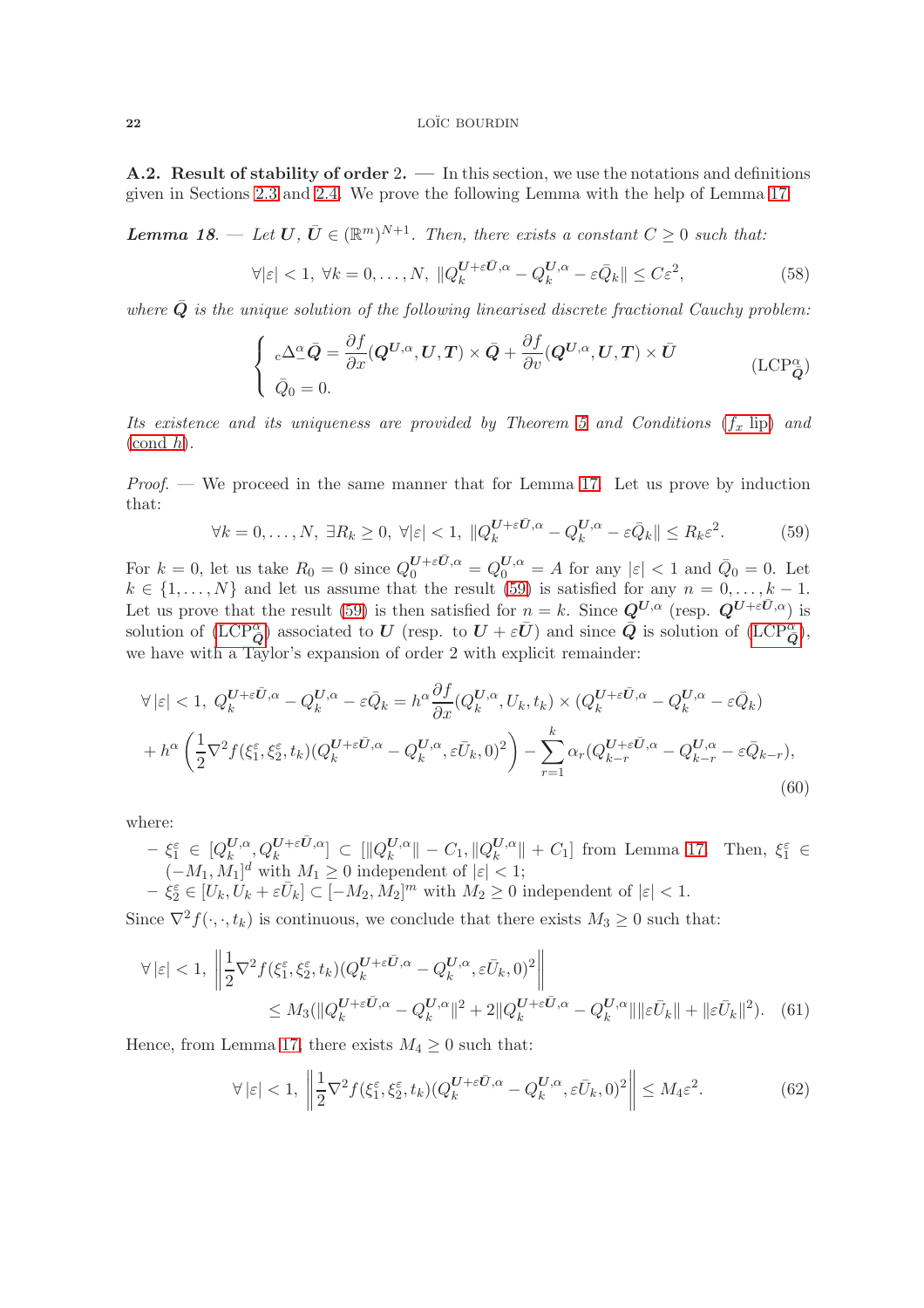From Equality [\(60\)](#page-21-1) and Condition  $(f_x \text{ lip})$ , Inequality [\(62\)](#page-21-2) and the induction hypothesis, we obtain:

$$
\forall |\varepsilon| < 1, \ \|Q_k^{U + \varepsilon \bar{U}, \alpha} - Q_k^{U, \alpha} - \varepsilon \bar{Q}_k\| \le 2h^{\alpha} M \|Q_k^{U + \varepsilon \bar{U}, \alpha} - Q_k^{U, \alpha} - \varepsilon \bar{Q}_k\| + \sum_{r=1}^k |\alpha_r| R_{k-r} \varepsilon^2 + h^{\alpha} M_4 \varepsilon^2. \tag{63}
$$

Finally, since  $2h^{\alpha}M < 1$  from Condition [\(cond](#page-6-0) h), we have:

$$
\forall |\varepsilon| < 1, \ \|Q_k^{U+\varepsilon \bar{U},\alpha} - Q_k^{U,\alpha} - \varepsilon \bar{Q}_k\| \le \frac{\varepsilon^2}{1 - 2h^{\alpha}M} \left( h^{\alpha} M_4 + \sum_{r=1}^k R_{k-r} |\alpha_r| \right). \tag{64}
$$

We then define  $R_k := (h^{\alpha} M_4 + \sum_{r=1}^k R_{k-r} |\alpha_r|)/(1 - 2h^{\alpha} M)$  which concludes the induction. In order to complete the proof, we just have to define  $C := \max\{R_k, k = 0, \ldots, N\}.$ 

<span id="page-22-0"></span>A.3. Proof of Lemma 6. — In this section, we prove Lemma 6 and consequently, we use notations and definitions given in Sections [2.3](#page-8-0) and [2.4.](#page-8-1)

Let  $U, \bar{U} \in (\mathbb{R}^m)^{N+1}$  and  $\bar{Q} \in (\mathbb{R}^d)^{N+1}$  the unique solution of  $(\mathrm{LCP}_{\bar{Q}}^{\alpha})$ . From Lemma 18, we have:

$$
\forall k = 0, \dots, N, \ \forall |\varepsilon| < 1, \ Q_k^{U + \varepsilon \bar{U}, \alpha} = Q_k^{U, \alpha} + \varepsilon \bar{Q}_k + H_k^{\varepsilon},\tag{65}
$$

where for any  $k = 0, ..., N$  and for any  $|\varepsilon| < 1$ ,  $||H_k^{\varepsilon}|| \leq C\varepsilon^2$ . In particular, there exists  $M_1 \geq 0$  such that:

$$
\forall k = 0, \dots, N, \ \forall |\varepsilon| < 1, \ [Q_k^{U,\alpha}, Q_k^{U+\varepsilon \bar{U}, \alpha}] \subset [-M_1, M_1]^d. \tag{66}
$$

In the same way, there exists  $M_2 \geq 0$  such that:

$$
\forall k = 0, \dots, N, \ \forall |\varepsilon| < 1, \left[ U_k, U_k + \varepsilon \bar{U}_k \right] \subset [-M_2, M_2]^m. \tag{67}
$$

We have:

$$
\forall |\varepsilon| < 1, \ \mathcal{L}_h^{\alpha}(U + \varepsilon \bar{U}) - \mathcal{L}_h^{\alpha}(U) = h \sum_{k=1}^N \left[ L(Q_k^{U + \varepsilon \bar{U}, \alpha}, U_k + \varepsilon \bar{U}_k, t_k) - L(Q_k^{U, \alpha}, U_k, t_k) \right]. \tag{68}
$$

With a Taylor's expansion of order 2 with explicit remainder, we have for any  $|\varepsilon|$  < 1 and any  $k = 0, \ldots, N$ :

$$
\left| L(Q_k^{U+\varepsilon\bar{U},\alpha}, U_k + \varepsilon \bar{U}_k, t_k) - L(Q_k^{U,\alpha}, U_k, t_k) - \varepsilon \frac{\partial L}{\partial x}(Q_k^{U,\alpha}, U_k, t_k) \cdot \bar{Q}_k - \varepsilon \frac{\partial L}{\partial v}(Q_k^{U,\alpha}, U_k, t_k) \cdot \bar{U}_k \right|
$$
  

$$
\leq \left| \frac{\partial L}{\partial x}(Q_k^{U,\alpha}, U_k, t_k) \cdot H_k^{\varepsilon} \right| + \left| \frac{1}{2} \nabla^2 L(\xi_1^{\varepsilon}, \xi_2^{\varepsilon}, t_k) (\varepsilon \bar{Q}_k + H_k^{\varepsilon}, \varepsilon \bar{U}_k, 0)^2 \right|, \tag{69}
$$

where  $\xi_1^{\varepsilon} \in [Q_k^{\mathbf{U},\alpha}]$  $\mathcal{L}_{k}^{U,\alpha}, Q_{k}^{U+\varepsilon \bar{U},\alpha}] \subset [-M_1, M_1]^d$  and  $\xi_2^{\varepsilon} \in [U_k, U_k + \varepsilon \bar{U}_k] \subset [-M_2, M_2]^m$ . Since L is of class  $\mathscr{C}^2$ , we obtain easily that there exists  $M_3 \geq 0$  such that for any  $|\varepsilon| < 1$  and any  $k = 0, \ldots, N$ :

$$
\left| L(Q_k^{U+\varepsilon\bar{U},\alpha}, U_k + \varepsilon\bar{U}_k, t_k) - L(Q_k^{U,\alpha}, U_k, t_k) - \varepsilon \frac{\partial L}{\partial x}(Q_k^{U,\alpha}, U_k, t_k) \cdot \bar{Q}_k - \varepsilon \frac{\partial L}{\partial v}(Q_k^{U,\alpha}, U_k, t_k) \cdot \bar{U}_k \right| \le M_3 \varepsilon^2. \tag{70}
$$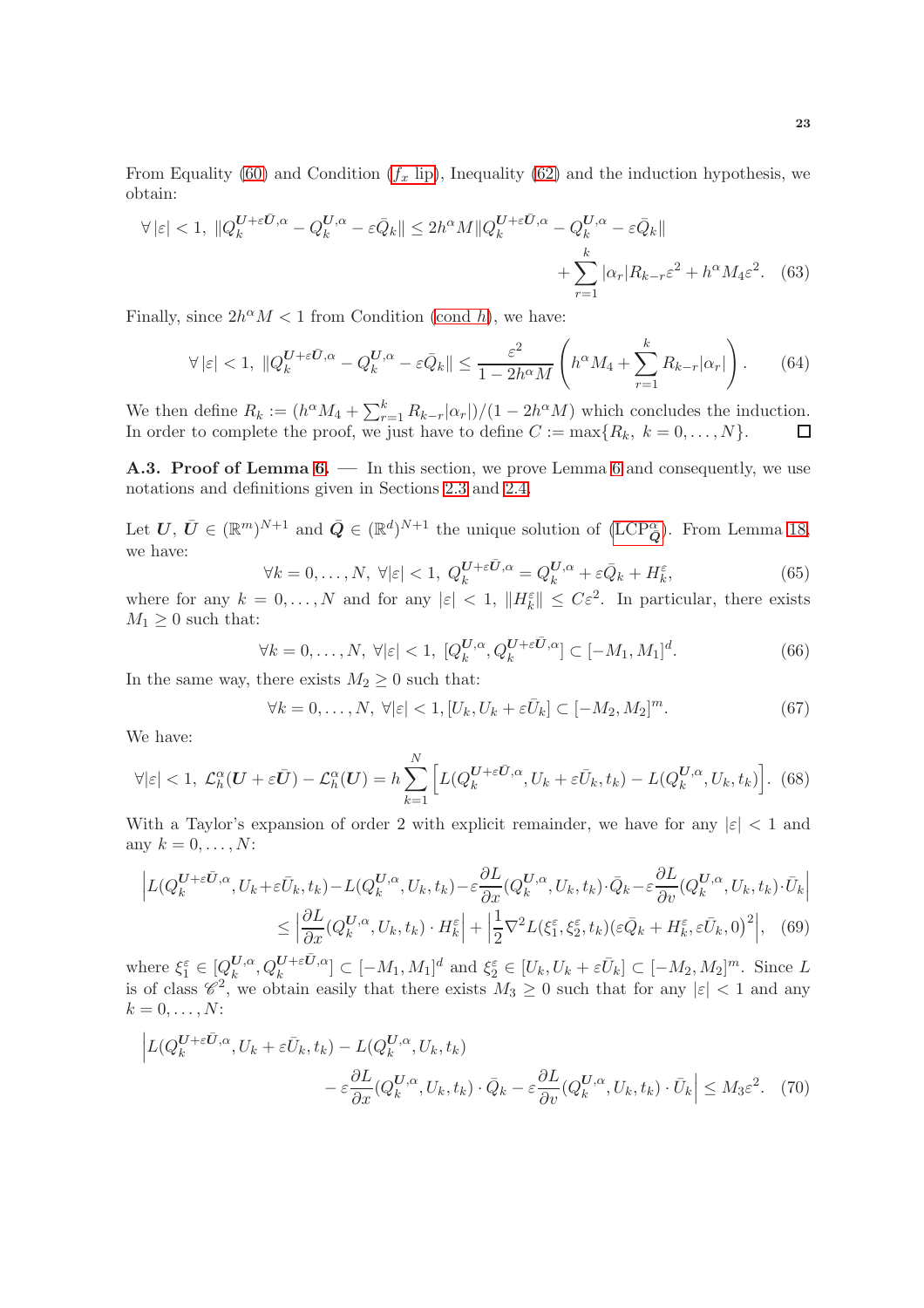Consequently, we have for any  $0 < |\varepsilon| < 1$  and any  $k = 0, \ldots, N$ :

$$
\left| \frac{L(Q_k^{U+\varepsilon \bar{U},\alpha}, U_k + \varepsilon \bar{U}_k, t_k) - L(Q_k^{U,\alpha}, U_k, t_k)}{\varepsilon} - \frac{\partial L}{\partial x}(Q_k^{U,\alpha}, U_k, t_k) \cdot \bar{Q}_k - \frac{\partial L}{\partial v}(Q_k^{U,\alpha}, U_k, t_k) \cdot \bar{U}_k \right| \le M_3 \varepsilon. \tag{71}
$$

Hence:

$$
\lim_{\varepsilon \to 0} \frac{\mathcal{L}_h^{\alpha}(U + \varepsilon \bar{U}) - \mathcal{L}_h^{\alpha}(U)}{\varepsilon} = h \sum_{k=1}^N \left[ \frac{\partial L}{\partial x} (Q_k^{U, \alpha}, U_k, t_k) \cdot \bar{Q}_k + \frac{\partial L}{\partial v} (Q_k^{U, \alpha}, U_k, t_k) \cdot \bar{U}_k \right]. \tag{72}
$$

The proof is completed.

<span id="page-23-0"></span>A.4. Proof of Lemma 14. — In this section, we use the notations and definitions given in Section [4.](#page-15-0) Let us prove Lemma 14.

Let  $\mathbf{G}^1$ ,  $\mathbf{G}^2 \in (\mathbb{R}^d)^{N+1}$  satisfying  $G_N^2 = 0$ . First, let us denote for any  $k = 1, \ldots, N$ :

$$
X_k := h^{\alpha} \Big[ G_k^1 \cdot \sigma^{-1} (\Delta_+^{\alpha} \mathbf{G}^2)_k - (\mathbf{C} \Delta_-^{\alpha} \mathbf{G}^1)_k \cdot \sigma^{-1} (\mathbf{G}^2)_k \Big]. \tag{73}
$$

Our aim is to write X as an explicit discrete derivative (*i.e.* as  $\Delta^1$  of an explicit quantity). We have for any  $k = 1, \ldots, N$ :

$$
X_k = G_k^1 \cdot \left( \sum_{r=0}^{N+1-k} \alpha_r G_{k+r-1}^2 \right) - \left( \sum_{r=0}^k \alpha_r (G_{k-r}^1 - G_0^1) \right) \cdot G_{k-1}^2 = \alpha_1 h (\Delta_-^1 \mathbf{G}^1 \cdot \mathbf{G}^2)_k + Y_k + Z_k,
$$
\n(74)

where for any  $k = 1, \ldots, N$ :

$$
Y_k := \left(\sum_{r=0}^k \alpha_r\right) G_0^1 \cdot G_{k-1}^2 = \beta_k^{\alpha} G_0^1 \cdot G_{k-1}^2 \tag{75}
$$

and

$$
Z_k := \left[ G_k^1 \cdot \left( \sum_{r=2}^{N-k} \alpha_r G_{k+r-1}^2 \right) - \left( \sum_{r=2}^k \alpha_r G_{k-r}^1 \right) \cdot G_{k-1}^2 \right]. \tag{76}
$$

Our aim is then to write  $Y$  and  $Z$  as explicit discrete derivatives. We then define for any  $i = 0, \ldots, N, V_i := h \sum_{r=1}^i Y_r$  and  $W_i := h \sum_{j=1}^i Z_j$ . Hence, we have  $\Delta^1 \mathbf{V} = \mathbf{Y}$  and  $\Delta^1 \ W = Z$  and then,  $X = \Delta^1 \left( \alpha_1 h G^1 \cdot G^2 + V + W \right)$ . Our aim is then to explicit V and W. For any  $i = 0, \ldots, N$ , we have:

$$
V_i = h \sum_{r=1}^{i} \beta_r^{\alpha} G_0^1 \cdot G_{r-1}^2 = h \sum_{r=1}^{i} \beta_r^{\alpha} G_0^1 \cdot \sigma^{r-1} (\mathbf{G}^2)_0 = h \sum_{r=1}^{N} \sum_{j=0}^{N} \beta_r^{\alpha} C_r(i,j) G_j^1 \cdot \sigma^{r-1} (\mathbf{G}^2)_j. \tag{77}
$$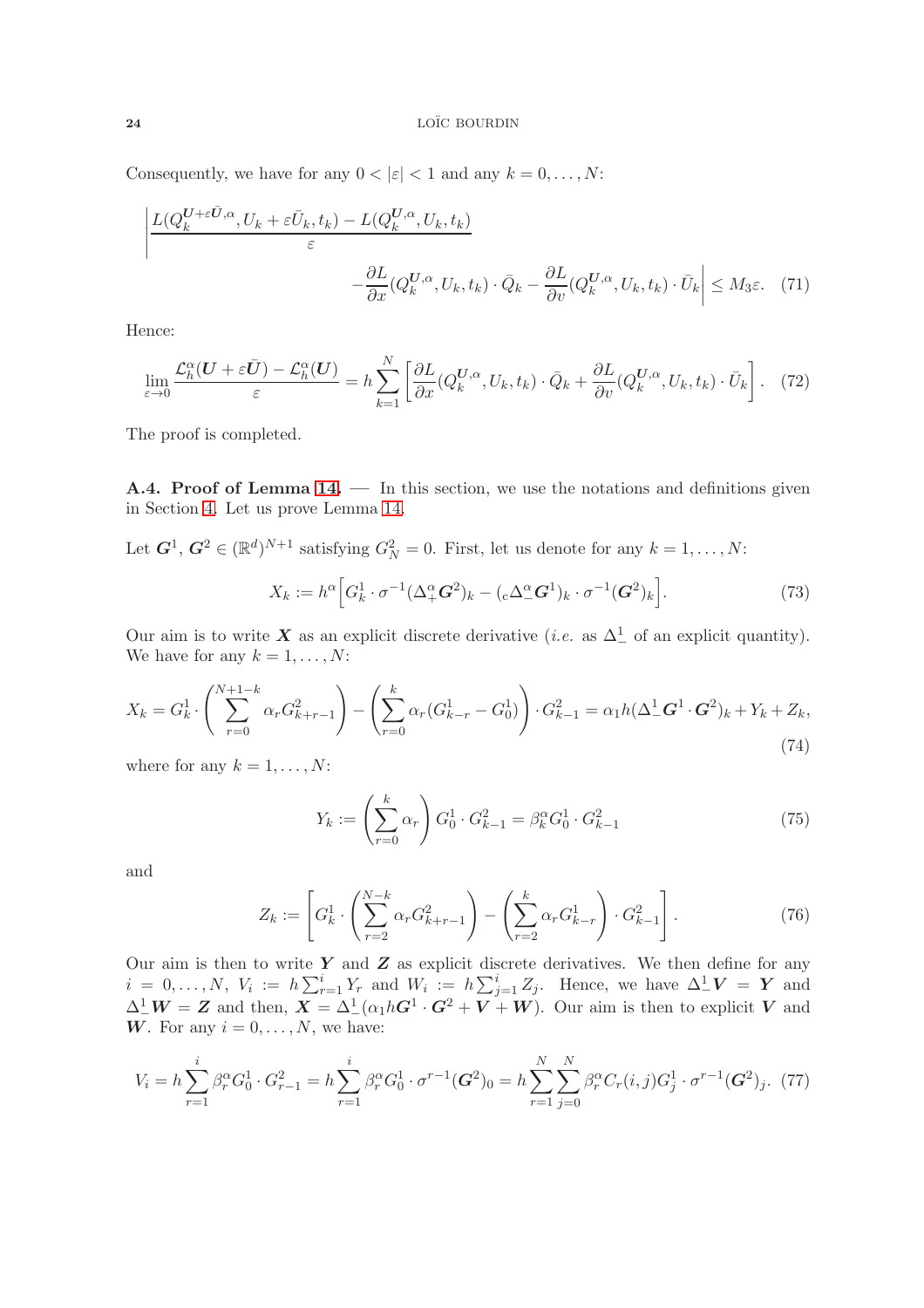For any  $i = 0, \ldots, N$ , we have:

$$
W_i = h \sum_{j=1}^{i} \left[ G_j^1 \cdot \left( \sum_{r=2}^{N-j} \alpha_r G_{j+r-1}^2 \right) - \left( \sum_{r=2}^{j} \alpha_r G_{j-r}^1 \right) \cdot G_{j-1}^2 \right]
$$
(78)

$$
= h \sum_{j=1}^{i} \sum_{r=2}^{N-j} \alpha_r G_j^1 \cdot G_{j+r-1}^2 - h \sum_{j=2}^{i} \sum_{r=2}^{j} \alpha_r G_{j-r}^1 \cdot G_{j-1}^2 \tag{79}
$$

$$
= h \sum_{j=1}^{i} \sum_{r=2}^{N-j} \alpha_r G_j^1 \cdot \sigma^{r-1}(\boldsymbol{G}^2)_j - h \sum_{r=2}^{i} \sum_{j=r}^{i} \alpha_r G_{j-r}^1 \cdot G_{j-1}^2 \qquad (80)
$$

$$
= h \sum_{j=1}^{i} \sum_{r=2}^{N-j} \alpha_r G_j^1 \cdot \sigma^{r-1}(\boldsymbol{G}^2)_j - h \sum_{r=2}^{i} \sum_{j=0}^{i-r} \alpha_r G_j^1 \cdot \sigma^{r-1}(\boldsymbol{G}^2)_j.
$$
 (81)

The following equality holds for any  $r = 2, ..., N$  and any  $i, j = 0, ..., N$ :

$$
\delta_{\{1 \le j \le i\}} \delta_{\{2 \le r \le N-j\}} - \delta_{\{2 \le r \le i\}} \delta_{\{0 \le j \le i-r\}} \n= \delta_{\{1 \le i \le N-1\}} \delta_{\{1 \le j \le N-r\}} \delta_{\{0 \le i-j \le r-1\}} - \delta_{\{j=0\}} \delta_{\{r \le i\}}.
$$
\n(82)

Consequently, we have for any  $i = 0, \ldots, N$ :

$$
W_i = h \sum_{r=2}^{N} \sum_{j=0}^{N} \alpha_r B_r(i,j) G_j^1 \cdot \sigma^{r-1}(\boldsymbol{G}^2)_j.
$$
 (83)

Finally, we have for any  $i=0,\ldots,N$ :

$$
\alpha_1 h G_i^1 \cdot G_i^2 + V_i + W_i = h \sum_{r=1}^N \sum_{j=0}^N A_r(i,j) G_j^1 \cdot \sigma^{r-1}(\mathbf{G}^2)_j.
$$
\n(84)

Finally, the following equality holds:

$$
\mathbf{X} = h\Delta_-^1 \Big[ \sum_{r=1}^N A_r \times \left( \mathbf{G}^1 \cdot \sigma^{r-1} (\mathbf{G}^2) \right) \Big], \tag{85}
$$

which concludes the proof.

Now, let us see some examples of matrices  $A_r \in \mathcal{M}_{N+1}$  for  $N=5:$ 

$$
A_1 = \begin{pmatrix} \alpha_1 & 0 & 0 & 0 & 0 & 0 \\ \beta_1^{\alpha} & \alpha_1 & 0 & 0 & 0 & 0 \\ \beta_1^{\alpha} & 0 & \alpha_1 & 0 & 0 & 0 \\ \beta_1^{\alpha} & 0 & 0 & \alpha_1 & 0 & 0 \\ \beta_1^{\alpha} & 0 & 0 & 0 & \alpha_1 & 0 \\ \beta_1^{\alpha} & 0 & 0 & 0 & \alpha_1 & 0 \\ \beta_1^{\alpha} & 0 & 0 & 0 & 0 & \alpha_1 \end{pmatrix}, A_2 = \begin{pmatrix} 0 & 0 & 0 & 0 & 0 & 0 \\ 0 & \alpha_2 & 0 & 0 & 0 & 0 \\ \beta_2^{\alpha} - \alpha_2 & \alpha_2 & \alpha_2 & 0 & 0 & 0 \\ \beta_2^{\alpha} - \alpha_2 & 0 & \alpha_2 & \alpha_2 & 0 & 0 \\ \beta_2^{\alpha} - \alpha_2 & 0 & 0 & \alpha_2 & 0 & 0 \\ \beta_2^{\alpha} - \alpha_2 & 0 & 0 & 0 & 0 & 0 \\ \beta_2^{\alpha} - \alpha_2 & 0 & 0 & 0 & 0 & 0 \end{pmatrix}, A_4 = \begin{pmatrix} 0 & 0 & 0 & 0 & 0 & 0 \\ \beta_2^{\alpha} - \alpha_2 & \alpha_2 & \alpha_2 & 0 & 0 \\ \beta_2^{\alpha} - \alpha_2 & 0 & 0 & 0 & 0 & 0 \\ 0 & \alpha_4 & 0 & 0 & 0 & 0 \\ \alpha_4 & 0 & 0 & 0 & 0 & 0 \\ \beta_4^{\alpha} - \alpha_4 & \alpha_4 & 0 & 0 & 0 & 0 \\ \beta_4^{\alpha} - \alpha_4 & \alpha_4 & 0 & 0 & 0 & 0 \end{pmatrix}
$$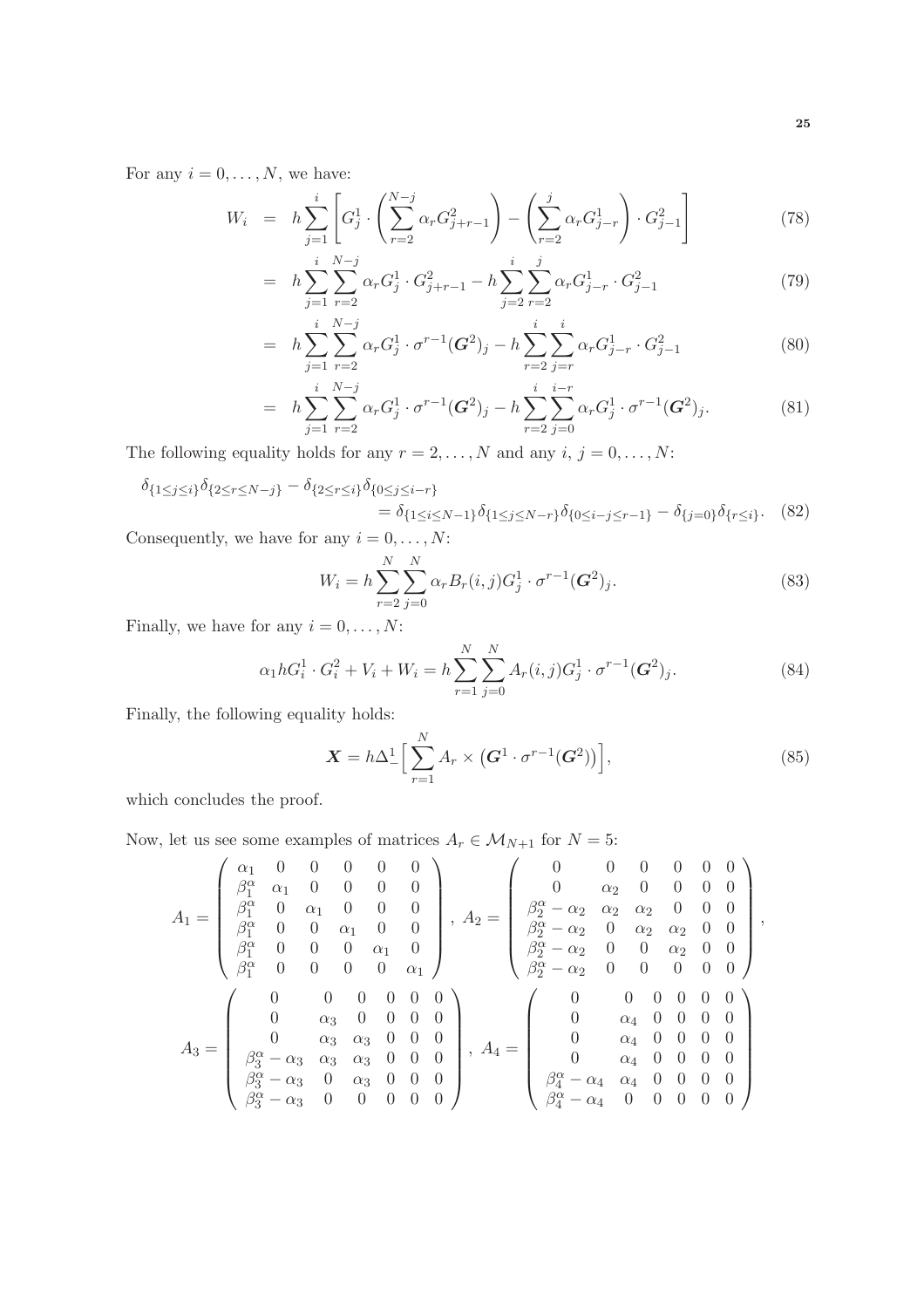and

|  |                                                       |                |                | $0 \t0 \t0 \t0 \t0$                      |                |                |  |
|--|-------------------------------------------------------|----------------|----------------|------------------------------------------|----------------|----------------|--|
|  |                                                       | $\overline{0}$ | $0 \quad 0$    |                                          | $\overline{0}$ | $\theta$       |  |
|  |                                                       | $\overline{0}$ | $0 \quad 0$    |                                          | $\overline{0}$ |                |  |
|  |                                                       |                |                | $\begin{matrix}0&0&0\\0&0&0\end{matrix}$ | $\overline{0}$ | $\overline{0}$ |  |
|  |                                                       | $\overline{0}$ | $\overline{0}$ | $\theta$                                 | $\overline{0}$ |                |  |
|  | $\beta_5^{\alpha} - \alpha_5 \quad 0 \quad 0 \quad 0$ |                |                |                                          | $0 \quad 0$    |                |  |

### References

- <span id="page-25-9"></span>[1] O.P. Agrawal. Formulation of Euler-Lagrange equations for fractional variational problems. J. Math. Anal. Appl., 272(1):368–379, 2002.
- <span id="page-25-0"></span>[2] O.P. Agrawal. A general formulation and solution scheme for fractional optimal control problems. Nonlinear Dynam., 38(1-4):323–337, 2004.
- <span id="page-25-1"></span>[3] O.P. Agrawal. A formulation and numerical scheme for fractional optimal control problems. J. Vib. Control, 14(9-10):1291–1299, 2008.
- <span id="page-25-14"></span>[4] O.P. Agrawal. A general finite element formulation for fractional variational problems. J. Math. Anal. Appl., 337(1):1–12, 2008.
- <span id="page-25-6"></span>[5] R. Almeida, A.B. Malinowska, and D.F.M. Torres. A fractional calculus of variations for multiple integrals with application to vibrating string. J. Math. Phys., 51(3):033503, 12, 2010.
- <span id="page-25-7"></span>[6] R. L. Bagley and R. A. Calico. Fractional order state equations for the control of viscoelastically damped structures. Journal of Guidance, Control, and Dynamics, 14:304–311, 1991.
- <span id="page-25-16"></span>[7] D. Baleanu, O. Defterli, and O.P. Agrawal. A central difference numerical scheme for fractional optimal control problems. J. Vib. Control, 15(4):583–597, 2009.
- <span id="page-25-10"></span>[8] D. Baleanu and S.I. Muslih. Lagrangian formulation of classical fields within Riemann-Liouville fractional derivatives. Phys. Scripta, 72(2-3):119–121, 2005.
- <span id="page-25-2"></span>[9] L. Bourdin. A class of fractional optimal control problems and fractional Pontryagin's systems. Existence of a fractional Noether's theorem. preprint [arXiv:1203.1422v](http://arxiv.org/abs/1203.1422)1 [math.OC].
- <span id="page-25-19"></span>[10] L. Bourdin and J. Cresson. A continuous/discrete fractional Noether's theorem. preprint [arXiv:1203.1206v](http://arxiv.org/abs/1203.1206)1 [math.DS].
- <span id="page-25-15"></span>[11] L. Bourdin, J. Cresson, I. Greff, and P. Inizan. Variational integrators on fractional Lagrangian systems in the framework of discrete embeddings. preprint [arXiv:1103.0465v](http://arxiv.org/abs/1103.0465)1 [math.DS].
- <span id="page-25-17"></span><span id="page-25-5"></span>[12] F. Comte. Opérateurs fractionnaires en économétrie et en finance. *Prépublication MAP5*, 2001.
- [13] O. Defterli. A numerical scheme for two-dimensional optimal control problems with memory effect. Comput. Math. Appl., 59(5):1630–1636, 2010.
- <span id="page-25-13"></span>[14] K. Diethelm. The analysis of fractional differential equations, volume 2004 of Lecture Notes in Mathematics. Springer-Verlag, Berlin, 2010. An application-oriented exposition using differential operators of Caputo type.
- <span id="page-25-11"></span>[15] F. Dubois, A-C. Galucio, and N. Point. Introduction à la dérivation fractionnaire. théorie et applications. Série des Techniques de l'ingénieur, 2009.
- <span id="page-25-18"></span><span id="page-25-3"></span>[16] L.C. Evans. An introduction to mathematical optimal control theory.
- [17] G.S.F. Frederico and D.F.M. Torres. Fractional conservation laws in optimal control theory. Nonlinear Dynam., 53(3):215–222, 2008.
- <span id="page-25-4"></span>[18] G.S.F. Frederico and D.F.M. Torres. Fractional optimal control in the sense of Caputo and the fractional Noether's theorem. Int. Math. Forum, 3(9-12):479–493, 2008.
- <span id="page-25-12"></span>[19] A. C. Galucio, J.-F. Deü, and F. Dubois. The  $G^{\alpha}$ -scheme for approximation of fractional derivatives: application to the dynamics of dissipative systems. J. Vib. Control, 14(9-10):1597–1605, 2008.
- <span id="page-25-8"></span>[20] E. Gerolymatou, I. Vardoulakis, and R. Hilfer. Modelling infiltration by means of a nonlinear fractional diffusion model. J. Phys. D: Appl. Phys., 39:4104, 2006.